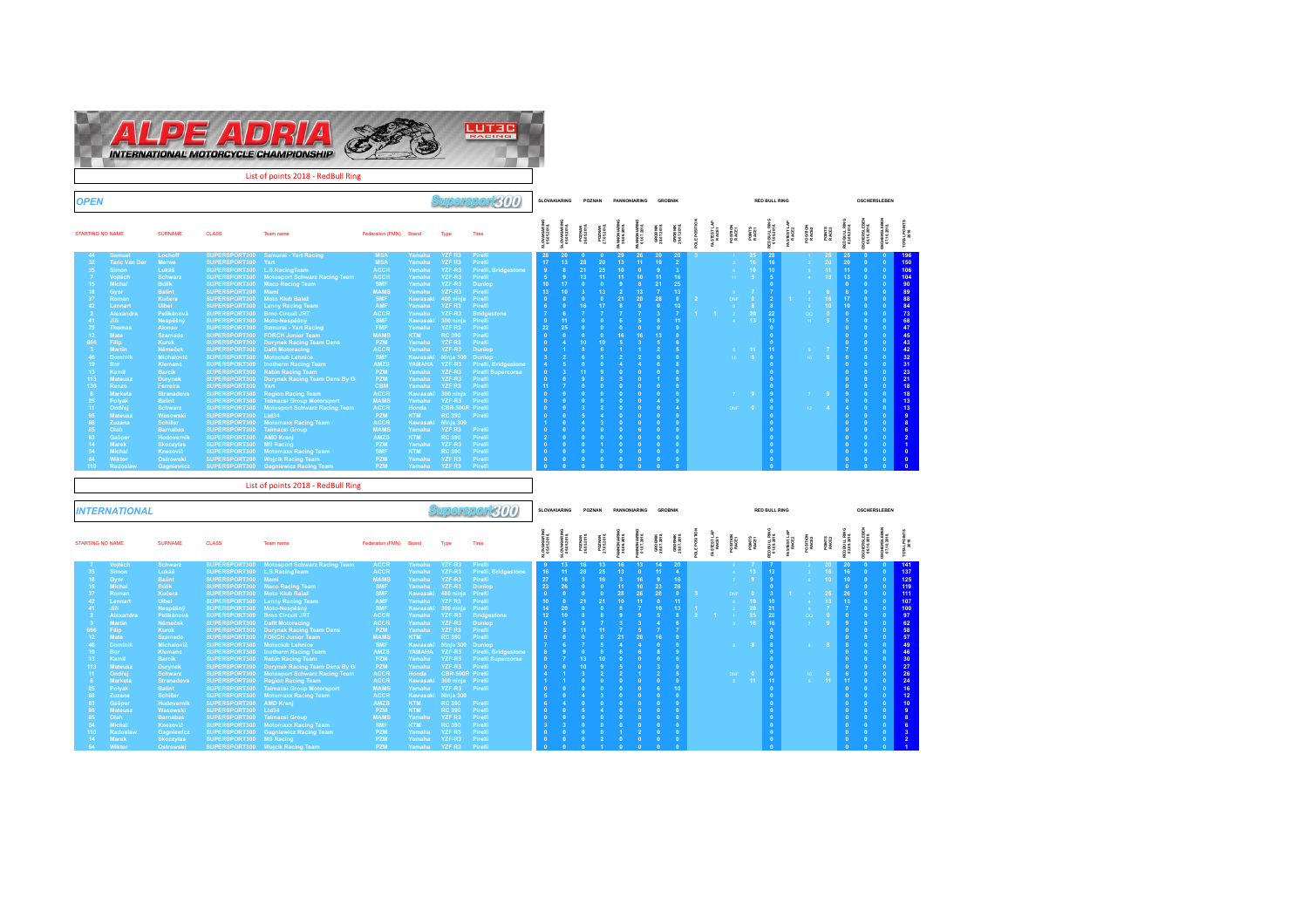

**Superstock600 SLOVAKIARING POZNAN PANNONIARING GROBNIK RED BULL RING OSCHERSLEBEN OSCHERSLEBEN OSCHERSLEBEN SLOVAKIARING SLOVAKIARING PANNONIARING PANNONIARING RED BULL RING RED BULL RING TOTAL POINTS POLE POSITION FASTEST LAP FASTEST LAP 05.05.2018. 05.05.2018. POZNAN 26.05.2018. POZNAN 27.05.2018. 30.06.2018. 01.07.2018. GROBNIK 28.07.2018. GROBNIK 29.07.2018. POSITION 01.09.2018. POSITION 02.09.2018. 06.10.2018. 07.10.2018. RACE1 RACE1 POINTS RACE1 RACE2 RACE2 POINTS RACE2 2018** STARTING NO DAMEN GLASS Team name Federation Transformation of the Class Team of The Class Team of the Class Team of the Class Team of the Class Team of the Class Team of the Class Team of the Class Team of the Class Team 144 Georgia (1945) and the material fields and the state of the state of the state of the state of the state of the state of the state of the state of the state of the state of the state of the state of the state of the s **42 Valentin Reitmair SUPERSTOCK600 Red Engineering AMF Yamaha YZF-R6 Bridgestone 0 6 0 0 0 0 0 0 0 0 0 0 6 444 Danilo Digiorgio SUPERSTOCK600 "444 racing" FMI Yamaha YZF-R6 Dunlop 4 1 0 0 0 0 0 0 0 0 0 0 5 5 Nikolett Kovacs SUPERSTOCK600 No.1 Mini es Motoros Team AMF Yamaha YZF-R6 Pirelli 0 0 0 0 2 3 0 0** 17 **0 0** 22 **0 0 0 0 5 30 Rafal Mazurkiewicz SUPERSTOCK 600 AIM Motocykle RT PZM Honda CBR600RR Pirelli 0 0 2 2 0 0 0 0 0 0 0 0 4 55 Dušan Kovarík SUPERSTOCK 600 aquaprofi racing SMF Honda CBR600RR Dunlop 0 0 0 0 0 0 0 0 0 0 0 0 0 22 Grzegorz Falkiewicz SUPERSTOCK 600 DANAU PZM Yamaha YZF-R6 Dunlop 0 0 0 0 0 0 0 0** 19 **0 0** 24 **0 0 0 0 0 116 Jakob Furtner SUPERSTOCK600 Furtner Racing Team AMF MV Agusta F3 675 Bridgestone 0 0 0 0 0 0 0 0 0 0 0 0 0 56 Marcin Rzenno SUPERSTOCK 600 M&M's Racing PZM Yamaha YZF-R6 Dunlop 0 0 0 0 0 0 0 0 0 0 0 0 0 8 Karel Hanika SUPERSTOCK600 Mercury Racing Team ACCR Yamaha YZF-R6 Pirelli 0 0 0 0 0 0 0 0 0 0 0 0 0 17 Jakub Bolek SUPERSTOCK600 Bimoto Racing PZM Kawasaki ZX6-R Metzeler 0 0 0 0 0 0 0 0** DNF **0 0** DNF **0 0 0 0 0 66 Kadir Acikgöz SUPERSTOCK600 Orman Racing AMF Kawasaki ZX6-R Bridgestone 0 0 0 0 0 0 0 0 0 0 0 0 0**

|                         | INTERNATIONAL           |                                |                                        |                                                               |                          |                  |                  | verslog ka               |                 | <b>SLOVAKIARING</b>       |                       | POZNAN                       |                          | PANNONIARING             | <b>GROBNIK</b>         |                        |                         |                      |                   |                          | <b>RED BULL RING</b>        |                     |                                  |                 |                          | <b>OSCHERSLEBEN</b> |              |                   |
|-------------------------|-------------------------|--------------------------------|----------------------------------------|---------------------------------------------------------------|--------------------------|------------------|------------------|--------------------------|-----------------|---------------------------|-----------------------|------------------------------|--------------------------|--------------------------|------------------------|------------------------|-------------------------|----------------------|-------------------|--------------------------|-----------------------------|---------------------|----------------------------------|-----------------|--------------------------|---------------------|--------------|-------------------|
| <b>STARTING NO NAME</b> |                         | <b>SURNAME</b>                 | <b>CLASS</b>                           | Team name                                                     | Federation (FMN) Brand   |                  | Type             | Tires                    |                 | OVAKIA.RIN<br>05.05.2018. | POZNAN<br>26.05.2018. | <b>POZNAN</b><br>27.05.2018. | WNONIARIN<br>30.06.2018. | WNONIARIB<br>01.07.2018. | GROBNIK<br>28.07.2018. | GROBNIK<br>29.07.2018. | <b>ALE POSITI</b>       | FASTEST LAP<br>RACE1 | POSITION<br>RACE1 | POINTS<br>RAGE1          | ED BULL RING<br>01.09.2018. | ASTEST LAP<br>RACE2 | POSITION<br>RACE2                | POINTS<br>RACE2 | D BULL RIM<br>02.09.2018 |                     |              | <b>TAL POINTS</b> |
| 144                     | Gerold Jun.             | Gessibauer                     | SUPERSTOCK600                          | <b>Ratezi - Racing Team Ziegel</b>                            | <b>AMF</b>               | Yamaha           | YZF-R6           | Pirelli                  | 20 <sup>°</sup> | 25                        | 27                    | 25                           | 27                       | 25                       | 22                     | 21                     |                         |                      | $18 -$            |                          |                             |                     |                                  | 16              | 16 <sup>2</sup>          |                     |              |                   |
| 40                      | <b>Alen</b>             | Gyorfi                         | SUPERSTOCK600                          | H-Moto                                                        | <b>MAMS</b>              | Yamaha           | YZF-R6           | <b>Dunlop</b>            | 12 <sup>2</sup> | 20 <sub>2</sub>           | 24                    | 21                           | $\blacktriangle$         | 21                       | 28                     | 25                     | $\overline{2}$          |                      |                   | 20                       | 22 <sub>2</sub>             |                     | $\sim$                           | 25              | 26                       |                     |              | 203               |
| 9                       | Lukas                   | Walchhütter                    | SUPERSTOCK600                          | <b>Bertl K Racing Team</b>                                    | <b>AMF</b>               | Yamaha           | YZF-R6           | Pirelli                  | 29              |                           |                       | 16 <sup>1</sup>              | 20                       | 16                       |                        | 10 <sup>1</sup>        |                         |                      |                   | 11                       | 11 <sub>1</sub>             |                     | $\mathcal{P}$                    | 20 <sup>2</sup> | 20 <sub>2</sub>          |                     |              | 156               |
| 77                      | Raimund                 | <b>Sollinger Jr.</b>           | SUPERSTOCK600                          | <b>Polizeisportverein Wels Motorspo</b>                       | <b>AMF</b>               | Yamaha           | YZF-R6           | Pirelli                  | 13 <sup>°</sup> |                           |                       | 10 <sup>1</sup>              | 14                       | 13 <sup>°</sup>          |                        |                        |                         |                      | DNF               |                          |                             |                     |                                  |                 |                          |                     |              | -87               |
| 99                      | Josef                   | Pončik                         | SUPERSTOCK600                          | <b>Dafit Motoracing</b>                                       | <b>ACCR</b>              | Yamaha           | YZF-R6           | <b>Dunlop</b>            | 16 <sup>°</sup> |                           |                       |                              |                          |                          |                        |                        |                         |                      |                   |                          |                             |                     | 14 <sup>°</sup>                  |                 |                          |                     |              | - 69              |
| 69                      | <b>Kevin</b>            | Ranner                         |                                        | SUPERSTOCK600 Team Gessipower                                 | <b>AMF</b>               | Yamaha           | YZF-R6           | <b>Bridgestone</b>       | 11              |                           |                       |                              |                          |                          |                        | 11 <sup>1</sup>        |                         |                      | $\sim$            | 13                       | 13 <sup>7</sup>             |                     | 5                                |                 |                          |                     |              | 68                |
| 36                      | <b>Thomas</b>           | Eder                           | SUPERSTOCK600                          | <b>Fritze Tuning - R6 Cup</b>                                 | <b>AMF</b>               | Yamaha           | YZF-R6           | <b>Bridgestone</b>       |                 |                           |                       |                              |                          |                          |                        | 13 <sup>7</sup>        |                         |                      | <b>DNS</b>        |                          | $\bullet$                   |                     |                                  |                 |                          |                     |              | 62                |
| 91                      | Julian                  | <b>Trummer</b>                 | SUPERSTOCK600                          | <b>ESS Racing</b>                                             | <b>AMF</b>               | Yamaha           | YZF-R6           | Pirelli                  |                 |                           |                       |                              |                          |                          |                        |                        |                         |                      | R                 | 10 <sup>1</sup>          | 10 <sub>1</sub>             |                     |                                  |                 | 13                       |                     |              | 55                |
| 27<br>98                | Szymon<br><b>Michal</b> | <b>Strankowski</b>             |                                        | <b>SUPERSTOCK 600 Wójcik Racing Team</b><br><b>Ronec Team</b> | <b>PZM</b><br><b>SMF</b> | Yamaha           | YZF-R6<br>YZF-R6 | <b>Dunlop</b>            |                 |                           |                       |                              | 10 <sub>1</sub>          |                          |                        |                        |                         |                      |                   |                          |                             |                     | 12 <sup>°</sup><br>$\mathcal{T}$ |                 |                          |                     |              | 54<br>-54         |
| 166                     | <b>Robin</b>            | Ronec                          | SUPERSTOCK600<br>SUPERSTOCK600         | Racing team Zeilinger                                         | <b>AMF</b>               | Yamaha<br>Yamaha | YZF-R6           | <b>Dunlop</b><br>Pirelli |                 |                           |                       |                              |                          |                          |                        |                        |                         |                      | 10 <sup>1</sup>   |                          |                             |                     |                                  |                 |                          |                     |              | 48                |
| 90                      | <b>Damian</b>           | Zeilinger<br><b>Oldakowski</b> |                                        | <b>SUPERSTOCK 600 Oldakowski Team</b>                         | <b>PZM</b>               | Yamaha           | YZF-R6           | <b>Dunlop</b>            |                 |                           |                       |                              |                          |                          |                        |                        |                         |                      | 13                |                          |                             |                     | 15                               |                 |                          |                     |              | 45                |
| 54                      | <b>Turgut</b>           | <b>Durukan</b>                 |                                        | SUPERSTOCK600 JRT Jutesan Racing Team                         | <b>AMF</b>               | Yamaha           | YZF-R6           | <b>Dunlop</b>            |                 |                           |                       |                              |                          |                          |                        |                        |                         |                      | 12 <sup>7</sup>   |                          |                             |                     | 13.                              |                 |                          |                     |              | 45                |
| 88                      | Peter                   | Kacaba                         | SUPERSTOCK600                          | <b>Maco Racing</b>                                            | <b>SMF</b>               | Yamaha           | YZF-R6           | <b>Dunlop</b>            |                 |                           |                       |                              |                          |                          |                        |                        |                         |                      |                   |                          |                             |                     |                                  |                 |                          |                     |              |                   |
| 16                      | Patryk                  | Pazera                         | SUPERSTOCK600 Pazera Racing            |                                                               | <b>PZM</b>               | Yamaha           | YZF-R6           | <b>Dunlop</b>            |                 |                           |                       |                              |                          |                          |                        |                        |                         |                      | DNF               | <b>D</b>                 |                             |                     | $20-1$                           |                 |                          |                     |              | 32                |
| 63                      | Gerald                  | <b>Gruber</b>                  | SUPERSTOCK600                          | <b>Team R6 Cup</b>                                            | <b>AMF</b>               | Yamaha           | YZF-R6           | <b>Bridgestone</b>       |                 |                           |                       |                              |                          |                          |                        |                        |                         |                      |                   |                          |                             |                     | $9+$                             |                 |                          |                     |              | 32                |
| 10                      | Jiri                    | <b>Mrkyvka</b>                 | SUPERSTOCK600                          | <b>JM Superstock Team</b>                                     | <b>ACCR</b>              | Kawasaki ZX6-R   |                  | Pirelli                  |                 |                           |                       |                              |                          |                          |                        | 16 <sup>1</sup>        | $\overline{\mathbf{3}}$ |                      | DO.               | $\overline{\phantom{0}}$ |                             |                     | DO:                              |                 |                          |                     |              | 28                |
| $\overline{2}$          | Kevin                   | Konig                          | SUPERSTOCK600                          | <b>Team R6 Cup</b>                                            | <b>AMF</b>               | Yamaha           | YZF-R6           | <b>Dunlop</b>            |                 |                           |                       |                              |                          |                          |                        |                        |                         |                      |                   | 16                       | 17                          |                     | 11                               |                 |                          |                     |              | 22                |
| 19                      | Pawel                   | <b>Szkopek</b>                 | SUPERSTOCK600                          | <b>Pazera Racing</b>                                          | <b>PZM</b>               | Yamaha           | YZF-R6           | <b>Dunlop</b>            |                 |                           |                       |                              |                          |                          |                        |                        |                         |                      |                   | 20 <sub>2</sub>          | 21                          |                     | DNS.                             |                 |                          |                     |              | 21                |
| 65                      | <b>Tomasz</b>           | <b>Murawski</b>                | SUPERSTOCK600                          | Automobilklub Wielkopolski                                    | <b>PZM</b>               | Yamaha           | YZF-R6           | <b>Dunlop</b>            |                 |                           |                       |                              |                          |                          |                        |                        |                         |                      | 14 <sup>1</sup>   |                          |                             |                     | 16                               |                 |                          |                     |              | $-19$             |
| 881                     | <b>Michael</b>          | <b>Huber</b>                   | SUPERSTOCK600                          | <b>Huber Michael</b>                                          | <b>AMF</b>               | Yamaha           | YZF-R6           | Pirelli                  |                 |                           |                       |                              |                          |                          |                        |                        |                         |                      |                   |                          |                             |                     |                                  |                 |                          |                     |              |                   |
| 94                      | <b>Marceli</b>          | <b>Bezulski</b>                | SUPERSTOCK600                          | <b>Bezulski Racing</b>                                        | <b>PZM</b>               | Yamaha           | YZF-R6           | <b>Dunlop</b>            |                 |                           |                       |                              |                          |                          |                        |                        |                         |                      | DNF               |                          |                             |                     |                                  |                 |                          |                     |              |                   |
| 32                      | Patrik                  | <b>Stachura</b>                | SUPERSTOCK600                          | <b>AMK Terlicko</b>                                           | <b>ACCR</b>              | Kawasaki         | $ZX6-R$          | <b>Dunlop</b>            |                 |                           |                       |                              |                          |                          |                        |                        |                         |                      | 15                |                          |                             |                     | 17                               |                 |                          |                     |              |                   |
| 78                      | <b>Francesco</b>        | Amati                          | SUPERSTOCK600                          | <b>FRT Racing Team</b>                                        | <b>FMI</b>               | Yamaha           | YZF-R6           | Pirelli                  |                 |                           |                       |                              |                          |                          |                        |                        |                         |                      |                   |                          |                             |                     |                                  |                 |                          |                     |              |                   |
| 444                     | <b>Danilo</b>           | <b>Digiorgio</b>               | SUPERSTOCK600                          | "444 racing"                                                  | <b>FMI</b>               | Yamaha           | YZF-R6           | <b>Dunlop</b>            |                 |                           |                       |                              |                          |                          |                        |                        |                         |                      |                   |                          |                             |                     |                                  |                 |                          |                     |              |                   |
| 42                      | Valentin                | Reitmair                       | SUPERSTOCK600                          | <b>Red Engineering</b>                                        | <b>AMF</b>               | Yamaha           | YZF-R6           | <b>Bridgestone</b>       |                 |                           |                       |                              |                          |                          |                        |                        |                         |                      |                   |                          |                             |                     |                                  |                 |                          |                     |              |                   |
| 30                      | Rafal                   | <b>Mazurkiewic</b>             | <b>SUPERSTOCK 600</b>                  | <b>AIM Motocykle RT</b>                                       | <b>PZM</b>               | <b>Honda</b>     | CBR60            | <b>RR Pirelli</b>        |                 |                           |                       |                              |                          |                          |                        |                        |                         |                      |                   |                          |                             |                     |                                  |                 |                          |                     |              |                   |
| 5                       | <b>Nikolett</b>         | <b>Kovacs</b>                  | SUPERSTOCK600                          | No.1 Mini es Motoros Team                                     | <b>AMF</b>               | Yamaha           | YZF-R6           | Pirelli                  |                 |                           |                       |                              |                          |                          |                        |                        |                         |                      | $16 -$            | $\overline{\phantom{a}}$ |                             |                     | 19                               |                 |                          |                     |              |                   |
| 66                      | Kadir                   | Acikgöz                        | SUPERSTOCK600                          | <b>Orman Racing</b>                                           | <b>AMF</b>               | Kawasaki ZX6-R   |                  | <b>Dunlup</b>            |                 |                           |                       |                              |                          |                          |                        |                        |                         |                      |                   |                          |                             |                     |                                  |                 |                          |                     |              |                   |
| 22                      | Grzegorz                | <b>Falkiewicz</b>              | <b>SUPERSTOCK 600 DANAU</b>            |                                                               | <b>PZM</b>               | Yamaha           | YZF-R6           | <b>Dunlop</b>            |                 |                           |                       |                              |                          |                          |                        |                        |                         |                      |                   | $17$ 0                   |                             |                     | $21 \quad 0$                     |                 |                          |                     |              |                   |
| 8                       | Karel                   | Hanika                         | SUPERSTOCK600                          | <b>Mercury Racing Team</b>                                    | <b>ACCR</b>              | Yamaha           | YZF-R6           | Pirelli                  |                 |                           |                       |                              |                          |                          |                        |                        |                         |                      |                   |                          |                             |                     |                                  |                 |                          |                     |              |                   |
| 56                      | <b>Marcin</b>           | <b>Rzenno</b>                  | <b>SUPERSTOCK 600 M&amp;M's Racing</b> |                                                               | <b>PZM</b>               | Yamaha           | YZF-R6           | <b>Dunlop</b>            |                 |                           |                       |                              |                          |                          |                        |                        |                         |                      |                   |                          |                             |                     |                                  |                 |                          |                     |              |                   |
| 17                      | Jakub                   | <b>Bolek</b>                   | SUPERSTOCK600 Bimoto Racing            |                                                               | <b>PZM</b>               | Kawasaki ZX6-R   |                  | <b>Metzeler</b>          |                 |                           |                       |                              |                          |                          |                        |                        |                         |                      | DNF 0             |                          |                             |                     | <b>DNF</b>                       |                 |                          |                     |              |                   |
| 116                     | Jakob                   | <b>Furtner</b>                 |                                        | <b>SUPERSTOCK600 Furtner Racing Team</b>                      | <b>AMF</b>               | MV Agusta F3 675 |                  | <b>Bridgestone</b>       |                 |                           |                       |                              |                          |                          |                        |                        |                         |                      |                   |                          |                             |                     |                                  |                 |                          |                     |              |                   |
| 55                      | Dušan                   | <b>Kovarík</b>                 |                                        | <b>SUPERSTOCK 600 aquaprofi racing</b>                        | <b>SMF</b>               | <b>Honda</b>     | <b>CBR60</b>     | R Dunlop                 |                 |                           | $\mathbf{a}$          | $\mathbf{a}$                 | $\sqrt{2}$               | $\mathbf{a}$             | $\sqrt{2}$             |                        |                         |                      |                   |                          |                             |                     |                                  |                 |                          | $\mathbf{a}$        | $\mathbf{a}$ |                   |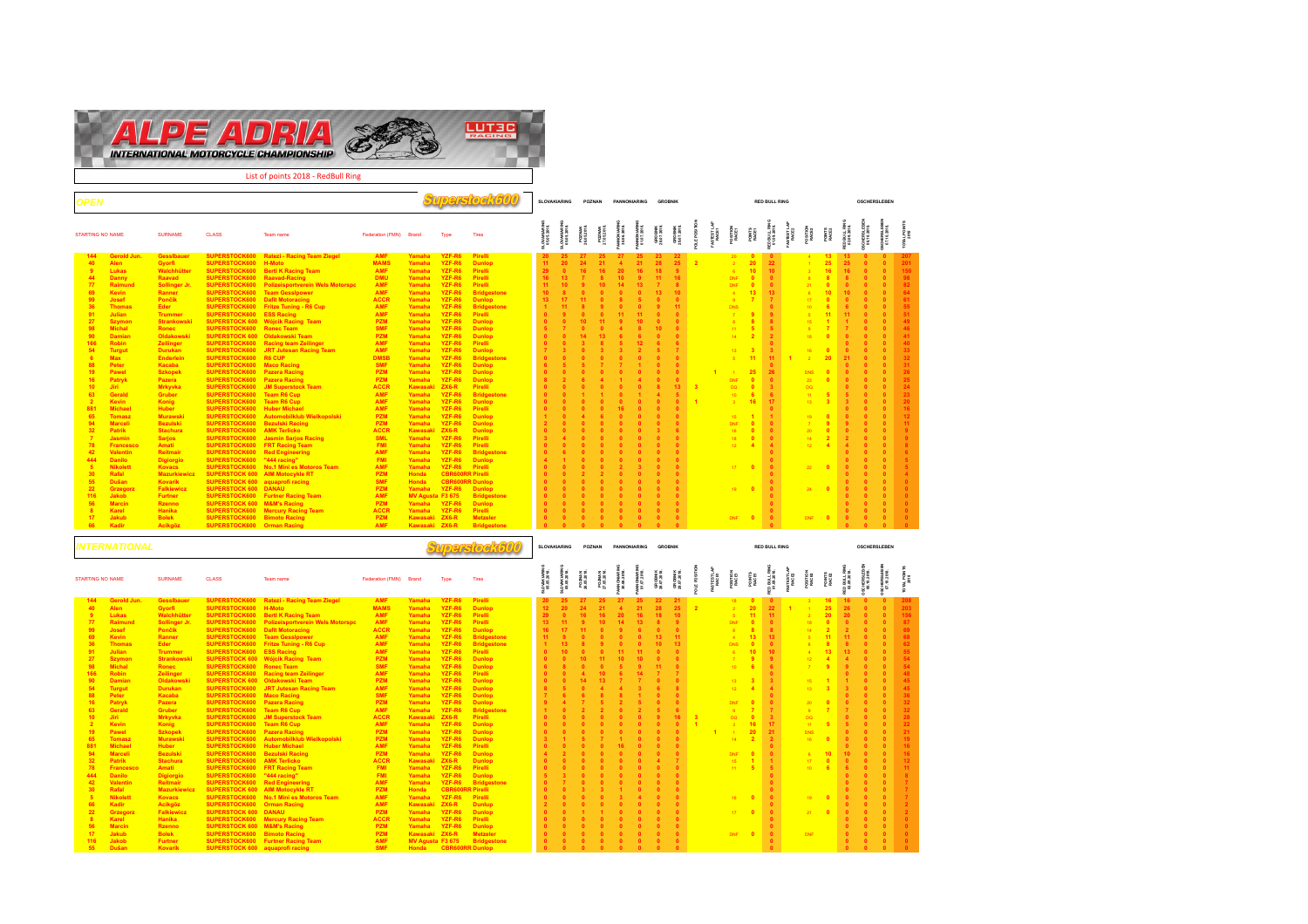

| 91  | Piotr                     | Kloc             | <b>SSP</b>   | <b>Klocki Racing</b>               | <b>PZM</b>             | Yamaha          | YZF-R6                  | Pirelli          | $\sqrt{2}$     | $\sqrt{2}$               | $\overline{\phantom{a}}$ | $\sqrt{2}$                 | 13                            | $\sqrt{2}$              |                        | $\Omega$               |                   |                   |                | $\pmb{0}$                  |                  |                   |                |                            |                     | $\Omega$                   | 13       |
|-----|---------------------------|------------------|--------------|------------------------------------|------------------------|-----------------|-------------------------|------------------|----------------|--------------------------|--------------------------|----------------------------|-------------------------------|-------------------------|------------------------|------------------------|-------------------|-------------------|----------------|----------------------------|------------------|-------------------|----------------|----------------------------|---------------------|----------------------------|----------|
|     | <b><i>TERNATIONAL</i></b> |                  |              |                                    |                        |                 |                         | 9. تا 13         |                | SLOVAKIARING             |                          | POZNAN                     |                               | PANNONIARING            | <b>GROBNIK</b>         |                        |                   |                   |                | <b>RED BULL RING</b>       |                  |                   |                |                            | <b>OSCHERSLEBEN</b> |                            |          |
|     | <b>ITING NO NAME</b>      | <b>SURNAME</b>   | <b>CLASS</b> | Team name                          | Federation (FMN) Brand |                 | Type                    | Tires            |                | OVAKIARIN<br>05.05.2018. | POZNAN<br>28.05.2018     | <b>POZNAN</b><br>7.05.2018 | <b>MONIARII</b><br>0.06.2018. | NNONIARIB<br>31.072018. | GROBNIK<br>28.07.2018. | GROBNIK<br>29.07.2018. | STESTLAI<br>RACE1 | POSITION<br>RACE1 | PONTS<br>RACE1 | 3D BULL RIN<br>01.09.2018. | STESTLA<br>RACE2 | POSITION<br>RACE2 | PONTS<br>RACE2 | ED BULL RIN<br>02.09.2018. |                     | ACHERSLE BIG<br>07.102018. | AL POINT |
|     | <b>Martin</b>             | <b>Vugrinec</b>  | <b>SSP</b>   | <b>Kielbassa-Unior Racing team</b> | <b>HMS</b>             | Kawasaki        | $ZX6-R$                 | <b>Dunlop</b>    |                |                          |                          |                            |                               |                         |                        | 20                     |                   |                   | 20             | 23                         |                  |                   | 13             |                            |                     |                            | 222      |
| 48. | <b>Molnár</b>             | Gergo            | <b>SSP</b>   | <b>VEPP Racing</b>                 | <b>MAMS</b>            | <b>Honda</b>    | <b>CBR600RR Pirelli</b> |                  | 2 <sup>2</sup> |                          |                          |                            |                               |                         |                        | 26                     |                   |                   | 25             |                            |                  |                   | 25             |                            |                     |                            | 212      |
| 52  | Oliver                    | Konia            | <b>SSP</b>   | <b>Konig Team</b>                  | <b>ACCR</b>            | Honda           | <b>CBR600RR Pirelli</b> |                  |                |                          |                          |                            |                               |                         |                        | 13                     |                   |                   | 16             |                            |                  |                   | 10             | 10 <sup>1</sup>            |                     |                            | 124      |
| 261 | <b>Jaromir</b>            | <b>Chlup</b>     | <b>SSP</b>   | <b>Dafitmotoracing</b>             | <b>ACCR</b>            | Yamaha          | YZF-R6                  | <b>Dunlop</b>    | 13             |                          |                          |                            |                               |                         |                        |                        |                   |                   | 13             | 13                         |                  |                   |                |                            |                     |                            |          |
| 131 | <b>Bartlomiej</b>         | <b>Cabala</b>    | <b>SSP</b>   | <b>Arcus Racing</b>                | <b>PZM</b>             | Yamaha          | YZF-R6                  | <b>Dunlop</b>    |                |                          |                          |                            |                               |                         | 10                     |                        |                   |                   | 10             |                            |                  |                   |                | 20 <sub>2</sub>            |                     |                            |          |
| 219 | <b>Mikolaj</b>            | <b>Budzynski</b> | <b>SSP</b>   | <b>GT3 Poland Motorsport</b>       | <b>PZM</b>             | <b>Kawasaki</b> | $ZX6-R$                 | <b>Dunlop</b>    |                |                          |                          |                            |                               |                         |                        |                        |                   |                   | 11             | 11                         |                  |                   | 16             | 16                         |                     |                            | 73       |
| 33  | Tomáš                     | <b>Subrt</b>     | <b>SSP</b>   | <b>BRC</b> Subrt racing team       | <b>ACCR</b>            | Yamaha          | YZF-R6                  | Pirelli          |                |                          |                          |                            |                               |                         |                        | 10                     |                   |                   | 8              |                            |                  |                   |                |                            |                     |                            |          |
| 57  | <b>Sebastian</b>          | <b>Zielinski</b> | <b>SSP</b>   | <b>Wójcik Racing Team</b>          | <b>PZM</b>             | Yamaha          | YZF-R6                  | <b>Dunlop</b>    |                |                          | 23 <sub>1</sub>          | 20 <sub>0</sub>            |                               |                         |                        |                        |                   |                   |                |                            |                  |                   |                |                            |                     |                            |          |
| 88  | Petr                      | <b>Svoboda</b>   | <b>SSP</b>   | <b>Svoboda Racing</b>              | <b>ACCR</b>            | Yamaha          | YZF-R6                  | Pirelli          |                |                          |                          |                            |                               |                         |                        |                        |                   |                   |                |                            |                  |                   |                |                            |                     |                            |          |
|     | Luca                      | <b>Tommasini</b> | <b>SSP</b>   | 666carbon.com                      | <b>HMS</b>             | <b>Triumph</b>  |                         | Daytona675Dunlop |                |                          |                          |                            |                               |                         |                        | 16                     |                   |                   |                |                            |                  |                   |                |                            |                     |                            | 33       |
| 69  | Pierre                    | Coppa            | <b>SSP</b>   | <b>Motor Village 69</b>            | <b>ACCR</b>            | <b>Honda</b>    | <b>CBR600RR Pirelli</b> |                  |                |                          |                          |                            |                               |                         |                        |                        |                   |                   |                |                            |                  |                   |                |                            |                     |                            | 27       |
| 91  | Piotr                     | <b>Kloc</b>      | <b>SSP</b>   | <b>Klocki Racing</b>               | <b>PZM</b>             | Yamaha          | YZF-R6                  | Pirelli          |                |                          |                          |                            |                               |                         |                        |                        |                   |                   |                |                            |                  |                   |                |                            |                     |                            | 13       |

**RED BULL RING 02.09.2018. OSCHERSLEBEN 06.10.2018. OSCHERSLEBEN 07.10.2018. TOTAL POINTS 2018**<br>2018

 $\begin{array}{ccc} 0 & 223\ 0 & 124\ 0 & 109\ 0 & 98\ 0 & 73\ 0 & 64\ 61\ 0 & 0 & 36\ 0 & 0 & 27\ 0 & 0 & 13\ \end{array}$ 

**OSCHERSLE BEN<br>07.10.2018.** 

**OSCHERSLEBEN 07.10.2018. TOTAL POINTS 2018**<br>2018<br>2018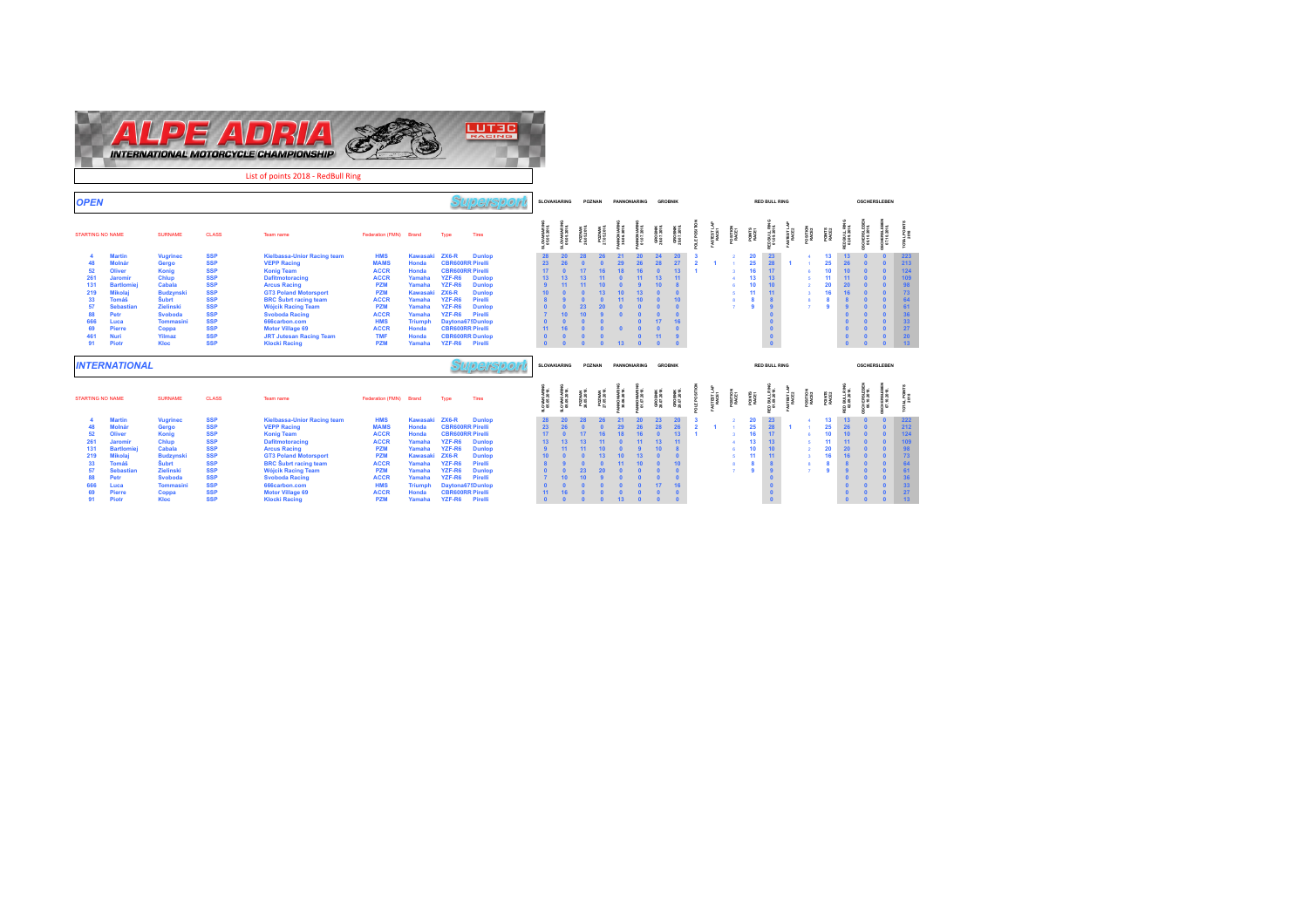

List of points 2018 - RedBull Ring

| <b>OPEN</b>                                                                                                                                                                                                                                                                                                                                                                                                                                                                                                                                                                                                                                                                                                      |                                                                                                                                                                                                                                                                                                                                                                                                                                                                                       |                                                                                                                                                                                                                                                                                                                                                                                                                                                                                                                                                                                                                                                                                                                                                     |                                                                                                                                                                                                                                                                                                                                                                                                                                                                                                                                                                               |                                                                                                                                                                                                                                                                                                                                                                                                                                                                                                              |                                                                                                                                                                                                                                                                                                                                                                                                                                                                                           |                                                                                                                                                                                                                                                                                                                                                                                                                                                                                                                                                         | Superstock1000                                                                                                                                                                                                                                                                                                                                                                                                                                                                                                                         |                | <b>SLOVAKIARING</b> | POZNAN |                | <b>PANNONIARING</b>                    |                       | <b>GROBNIK</b>                                 |                                                                                                                                                                                                                                                                                                                                                                                                   |                                |                                                                                                    |                                                                                                                                                         | <b>RED BULL RING</b>                                                                                                                                                                                                                                                                                                                                                                |                                                       |                                                    |                            | <b>OSCHERSLEBEN</b> |                                                                                                                                                                                                                                                                                                                                                                                                                                                                      |                                                                                                                                                                                                                                                                |
|------------------------------------------------------------------------------------------------------------------------------------------------------------------------------------------------------------------------------------------------------------------------------------------------------------------------------------------------------------------------------------------------------------------------------------------------------------------------------------------------------------------------------------------------------------------------------------------------------------------------------------------------------------------------------------------------------------------|---------------------------------------------------------------------------------------------------------------------------------------------------------------------------------------------------------------------------------------------------------------------------------------------------------------------------------------------------------------------------------------------------------------------------------------------------------------------------------------|-----------------------------------------------------------------------------------------------------------------------------------------------------------------------------------------------------------------------------------------------------------------------------------------------------------------------------------------------------------------------------------------------------------------------------------------------------------------------------------------------------------------------------------------------------------------------------------------------------------------------------------------------------------------------------------------------------------------------------------------------------|-------------------------------------------------------------------------------------------------------------------------------------------------------------------------------------------------------------------------------------------------------------------------------------------------------------------------------------------------------------------------------------------------------------------------------------------------------------------------------------------------------------------------------------------------------------------------------|--------------------------------------------------------------------------------------------------------------------------------------------------------------------------------------------------------------------------------------------------------------------------------------------------------------------------------------------------------------------------------------------------------------------------------------------------------------------------------------------------------------|-------------------------------------------------------------------------------------------------------------------------------------------------------------------------------------------------------------------------------------------------------------------------------------------------------------------------------------------------------------------------------------------------------------------------------------------------------------------------------------------|---------------------------------------------------------------------------------------------------------------------------------------------------------------------------------------------------------------------------------------------------------------------------------------------------------------------------------------------------------------------------------------------------------------------------------------------------------------------------------------------------------------------------------------------------------|----------------------------------------------------------------------------------------------------------------------------------------------------------------------------------------------------------------------------------------------------------------------------------------------------------------------------------------------------------------------------------------------------------------------------------------------------------------------------------------------------------------------------------------|----------------|---------------------|--------|----------------|----------------------------------------|-----------------------|------------------------------------------------|---------------------------------------------------------------------------------------------------------------------------------------------------------------------------------------------------------------------------------------------------------------------------------------------------------------------------------------------------------------------------------------------------|--------------------------------|----------------------------------------------------------------------------------------------------|---------------------------------------------------------------------------------------------------------------------------------------------------------|-------------------------------------------------------------------------------------------------------------------------------------------------------------------------------------------------------------------------------------------------------------------------------------------------------------------------------------------------------------------------------------|-------------------------------------------------------|----------------------------------------------------|----------------------------|---------------------|----------------------------------------------------------------------------------------------------------------------------------------------------------------------------------------------------------------------------------------------------------------------------------------------------------------------------------------------------------------------------------------------------------------------------------------------------------------------|----------------------------------------------------------------------------------------------------------------------------------------------------------------------------------------------------------------------------------------------------------------|
| <b>STARTING NO NAME</b>                                                                                                                                                                                                                                                                                                                                                                                                                                                                                                                                                                                                                                                                                          | <b>SURNAME</b>                                                                                                                                                                                                                                                                                                                                                                                                                                                                        | <b>CLASS</b>                                                                                                                                                                                                                                                                                                                                                                                                                                                                                                                                                                                                                                                                                                                                        | Team name                                                                                                                                                                                                                                                                                                                                                                                                                                                                                                                                                                     | Federation (FMN) Brand                                                                                                                                                                                                                                                                                                                                                                                                                                                                                       |                                                                                                                                                                                                                                                                                                                                                                                                                                                                                           | Type                                                                                                                                                                                                                                                                                                                                                                                                                                                                                                                                                    | Tires                                                                                                                                                                                                                                                                                                                                                                                                                                                                                                                                  |                | OVAKIA5             |        |                |                                        |                       |                                                |                                                                                                                                                                                                                                                                                                                                                                                                   |                                |                                                                                                    |                                                                                                                                                         |                                                                                                                                                                                                                                                                                                                                                                                     |                                                       |                                                    |                            |                     |                                                                                                                                                                                                                                                                                                                                                                                                                                                                      |                                                                                                                                                                                                                                                                |
| <b>Michal</b><br>55<br>37<br>Arnaud<br>-6<br><b>Michal</b><br>23<br>Adrian<br>77<br>Kamil<br>65<br><b>Tomas</b><br>111<br><b>Michal</b><br>61<br><b>Bartlomiei</b><br>24<br><b>Marko</b><br>69<br><b>Dominik</b><br>36<br>Václav<br>14<br>Jaroslaw<br>82<br>Karel<br>176<br><b>Dario</b><br>94<br>Piotr<br>13<br>Ladislav<br>88<br>Jaroslav<br>22<br><b>Daniel</b><br>63<br><b>Bartlomiei</b><br>41<br>Frane<br>50<br><b>Horst</b><br>Rudi<br>66<br>Grzegorz<br>321<br><b>David</b><br>114<br>Mate<br>34<br>Agah<br>-3<br><b>Mario</b><br>211<br>Tomaš<br>777<br>Takuva<br>193<br>Michal<br>93<br>Jakub<br>42<br><b>Maciej</b><br>17<br>Pawel<br>725<br>Dean<br>$\overline{7}$<br><b>Thomas</b><br>86<br>Antonin | <b>Filla</b><br>Friedrich<br>Prášek<br>Pasek<br><b>Krzemien</b><br><b>Svitok</b><br><b>Sembera</b><br>Wiczynski<br>Jerman<br>Jûda<br><b>Bittman</b><br><b>Szczesny</b><br>Pešek<br>Horvat<br>Falat<br><b>Chmenik</b><br>Cerny<br><b>Bukowski</b><br><b>Morański</b><br>Mrduljaš<br>Saiger<br><b>Maschke</b><br><b>Hanuszewicz</b><br>Božič<br>Laczko<br>Orman<br>Oreški<br>Zajic<br>Fujita<br>Fojtik<br>Jantulik<br>Ukleja<br>Gorka<br>Gopher<br><b>Deisenhofer</b><br><b>Moravec</b> | SUPERSTOCK1000 Team LRP Poland<br>SUPERSTOCK1000 TME racing team<br>SUPERSTOCK1000 Zebra Racing Team<br>SUPERSTOCK1000 TME racing<br>SUPERSTOCK1000 BRC Šubrt Racing<br>SUPERSTOCK1000 LRP Poland<br>SUPERSTOCK1000 KPA/Moto82<br>SUPERSTOCK1000 Dampini racing<br>SUPERSTOCK1000 Piotr Falat Racing<br>SUPERSTOCK1000 KBS Team<br>SUPERSTOCK1000 BMP Motors<br>SUPERSTOCK1000 Team Motobanda<br>SUPERSTOCK1000 Saiger Racing<br>SUPERSTOCK1000 RuMa Racing<br>SUPERSTOCK1000 LRP Poland<br>SUPERSTOCK1000 Mami Ese<br>SUPERSTOCK1000 MK Kvarner<br>SUPERSTOCK1000 Dafit Motoracing<br>SUPERSTOCK1000 Yart<br>SUPERSTOCK1000 Exteria Racing Team<br>SUPERSTOCK1000 JJ racing team<br>SUPERSTOCK1000 Wóicik Racing<br>SUPERSTOCK1000 MKL Racing Team | SUPERSTOCK1000 BMW Sikora Motosport<br>SUPERSTOCK1000 Rohác & Fejta motoracing team<br><b>SUPERSTOCK 1000 Wójcik Racing Team</b><br>SUPERSTOCK1000 Wójcik Racing Team<br>SUPERSTOCK1000 SK Energy Maco Racing<br><b>SUPERSTOCK 1000 BMW Sikora Motorsport</b><br>SUPERSTOCK1000 Moto-LB Racing Team<br>SUPERSTOCK1000 AF Racing Ducati Torun<br><b>SUPERSTOCK1000 BS Motosport Racing Team</b><br>SUPERSTOCK1000 Orman Racing Team<br>SUPERSTOCK1000 AF Racing Team Ducati Torun<br><b>SUPERSTOCK1000 Team Dreier Racing Motorsport</b><br>SUPERSTOCK1000 Exteria Racing Team | <b>ACCR</b><br><b>DMSB</b><br><b>ACCR</b><br><b>PZM</b><br><b>PZM</b><br><b>SMF</b><br><b>ACCR</b><br><b>PZM</b><br><b>AMZS</b><br><b>ACCR</b><br><b>ACCR</b><br><b>PZM</b><br><b>ACCR</b><br><b>HMS</b><br><b>PZM</b><br><b>SMF</b><br><b>SMF</b><br><b>PZM</b><br><b>SMF</b><br><b>HMS</b><br>LMV<br><b>DMSB</b><br><b>PZM</b><br><b>AMZS</b><br><b>MAMS</b><br><b>AMF</b><br><b>HMS</b><br><b>SMF</b><br><b>MFJ</b><br>SMF<br><b>SMF</b><br>PZM<br><b>PZM</b><br><b>MEMS</b><br><b>DMSB</b><br><b>SMF</b> | <b>BMW</b><br><b>BMW</b><br>Yamaha<br>Yamaha<br>Yamaha<br><b>BMW</b><br><b>BMW</b><br>Yamaha<br><b>BMW</b><br>Yamaha<br><b>Bmw</b><br>Kawasaki<br>Kawasaki<br><b>BMW</b><br><b>BMW</b><br><b>Ducati</b><br><b>Ducati</b><br><b>BMW</b><br>Kawasaki<br>Yamaha<br>Kawasaki ZX10 R<br><b>BMW</b><br>Yamaha<br><b>Suzuki</b><br><b>Kawasaki</b><br><b>Aprilia</b><br>Yamaha<br>Yamaha<br><b>BMW</b><br>Kawasaki<br><b>Ducati</b><br>Yamaha<br>Kawasaki ZX10R<br>Kawasaki ZX10 R<br><b>BMW</b> | S1000RR Pirelli<br><b>S1000RR</b><br><b>BMW S 100 S1000RR</b><br>R <sub>1</sub> M<br>R1<br><b>R1</b><br>S 1000 RR Pirelli<br>R1<br><b>S1000RR</b><br><b>R1</b><br><b>S1000RR</b><br>ZX10R<br><b>ZX10R</b><br><b>S1000RR</b><br><b>Panigale R Pirelli</b><br><b>Panigale R Dunlop</b><br>S1000RR Pirelli<br><b>ZX10R</b><br>R <sub>1</sub><br><b>S1000RR</b><br><b>R1</b><br><b>GSXR1000 Dunlop</b><br><b>ZX10 R</b><br>RSV <sub>4</sub><br><b>R1</b><br><b>R1</b><br><b>S1000RR</b><br><b>ZX10R</b><br><b>Panigale R Dunlop</b><br>R1<br><b>S1000RR</b> | Pirelli<br><b>Dunlop</b><br><b>Dunlop</b><br><b>Dunlop</b><br><b>Dunlop</b><br>S1000RR Bridgestone<br><b>Dunlop</b><br><b>Bridgestone</b><br><b>Dunlop</b><br><b>Dunlop</b><br>pirelli<br><b>Dunlop</b><br><b>Dunlop</b><br>S1000RR Bridgestone<br><b>Dunlop</b><br><b>Metzeler</b><br><b>Pirelli/Bridgestone</b><br>Pirelli<br><b>Dunlop</b><br><b>Dunlop</b><br><b>Dunlop</b><br><b>Dunlop</b><br><b>Bridgestone</b><br><b>Bridgestone</b><br><b>Dunlop</b><br><b>Dunlop</b><br><b>Dunlop</b><br><b>Dunlop</b><br><b>Bridgestone</b> | 29<br>22<br>14 | 26<br>20            | 29     | 26<br>20<br>16 | 29<br>22<br>10<br>13<br>16<br>$\Omega$ | 25<br>13 <sup>°</sup> | 28<br>16<br>23<br>11<br>10.<br>13.<br>$\Omega$ | 25<br>16<br>22<br>$\sqrt{2}$<br>13<br>-11<br>$\Omega$<br>$\mathbf{0}$<br>9 <sup>°</sup><br>$\Omega$<br>10<br>$\mathbf{0}$<br>$\Omega$<br>$\mathbf{0}$<br>$\sqrt{2}$<br>$\mathbf{0}$<br>-6<br>$\sqrt{2}$<br>$\mathbf{R}$<br>$\sqrt{2}$<br>$\sqrt{2}$<br>$\sqrt{2}$<br>$\sqrt{2}$<br>$\sqrt{2}$<br>$\mathbf{0}$<br>$\mathbf{0}$<br>$\sqrt{2}$<br>$\sqrt{2}$<br>$\mathbf{0}$<br>$\Omega$<br>$\Omega$ | $\mathbf{3}$<br>$\overline{2}$ | DNE<br>a.<br>$\mathbf{p}$<br>$\bullet$<br>48.<br>10<br>15<br>12<br>44.1<br>$\mathcal{F}$<br>$13 -$ | 25<br>$\mathbf{R}$<br>$\sqrt{2}$<br>10<br>16<br>11<br>13<br>20<br>$\overline{\phantom{a}}$<br>-6<br>$\mathbf{A}$<br>-5<br>-9<br>$\overline{\mathbf{3}}$ | 29<br>10<br>16<br>11<br>15<br>$\sqrt{2}$<br>$\Omega$<br>20<br>$\overline{7}$<br>$\overline{2}$<br>6<br>$\sqrt{2}$<br>$\boldsymbol{A}$<br>o<br>$\overline{0}$<br>$\Omega$<br>5<br>$\mathbf{0}$<br>$\sqrt{2}$<br>$\Omega$<br>$\alpha$<br>$\Omega$<br>$\Omega$<br>$\Omega$<br>$\Omega$<br>$\sqrt{2}$<br>$\Omega$<br>$\sqrt{2}$<br>$\Omega$<br>$\Omega$<br>$\mathbf{0}$<br>$\mathbf{0}$ | 44.<br>xa.<br>12.<br>10<br>$15 - 1$<br>14<br>$16 \ 0$ | 20<br>16<br>13<br>25<br>11<br>10<br>$\overline{2}$ | 21<br>16<br>13<br>25<br>11 |                     | - 0<br>$\sqrt{2}$<br>$\sqrt{2}$<br>$\sqrt{2}$<br>$\sqrt{2}$<br>$\sqrt{2}$<br>$\sqrt{2}$<br>$\sqrt{2}$<br>$\sqrt{2}$<br>$\sqrt{2}$<br>$\sqrt{2}$<br>$\sqrt{2}$<br>$\sqrt{2}$<br>$\Omega$<br>$\sqrt{2}$<br>$\sqrt{2}$<br>$\sqrt{2}$<br>$\sqrt{2}$<br>$\Omega$<br>$\sqrt{2}$<br>$\Omega$<br>$\sqrt{2}$<br>$\sqrt{2}$<br>$\sqrt{2}$<br>$\sqrt{2}$<br>$\sqrt{2}$<br>$\sqrt{2}$<br>$\sqrt{2}$<br>$\Omega$<br>$\sqrt{2}$<br>$\Omega$<br>$\Omega$<br>$\bullet$<br>$\sqrt{2}$ | 267<br>155<br>114<br>104<br>80<br>78<br>70<br>54<br>53<br>53<br>46<br>36 <sub>1</sub><br>35<br>27<br>23<br>22<br>19<br>17<br>17<br>17<br>16<br>16<br>15<br>12<br>$\mathbf{a}$<br>$\mathbf{a}$<br>$\overline{7}$<br>5<br>$\mathbf{0}$<br>$\Omega$<br>$\sqrt{2}$ |

|                                                                                                                                                    | <b>INTERNATIONAL</b>                                                                                                                                                                                                                                                                                                                           |                                                                                                                                                                                                                                                                                                                                                   |                                                                                                                                                                                                                                                                                                                                                                                                                                                                                                            |                                                                                                                                                                                                                                                                                                                                                                                                                                                                                             |                                                                                                                                                                                                                                                                                                                                                                     |                                                                                                                                                                                                                                                                                                                                                |                                                                                                                                                                                                                                                                                                                                                                                                      | Superstock1000                                                                                                                                                                                                                                                                                          |                                   | SLOVAKIARING |          | POZNAN     |            | <b>PANNONIARING</b> |            | <b>GROBNIK</b> |                |                   |                                  |                                                                                                         | <b>RED BULL RING</b>                                                                                                                                                              |                  |                                   |                                                    |                            | <b>OSCHERSLEBEN</b> |                                                                                                                                                             |
|----------------------------------------------------------------------------------------------------------------------------------------------------|------------------------------------------------------------------------------------------------------------------------------------------------------------------------------------------------------------------------------------------------------------------------------------------------------------------------------------------------|---------------------------------------------------------------------------------------------------------------------------------------------------------------------------------------------------------------------------------------------------------------------------------------------------------------------------------------------------|------------------------------------------------------------------------------------------------------------------------------------------------------------------------------------------------------------------------------------------------------------------------------------------------------------------------------------------------------------------------------------------------------------------------------------------------------------------------------------------------------------|---------------------------------------------------------------------------------------------------------------------------------------------------------------------------------------------------------------------------------------------------------------------------------------------------------------------------------------------------------------------------------------------------------------------------------------------------------------------------------------------|---------------------------------------------------------------------------------------------------------------------------------------------------------------------------------------------------------------------------------------------------------------------------------------------------------------------------------------------------------------------|------------------------------------------------------------------------------------------------------------------------------------------------------------------------------------------------------------------------------------------------------------------------------------------------------------------------------------------------|------------------------------------------------------------------------------------------------------------------------------------------------------------------------------------------------------------------------------------------------------------------------------------------------------------------------------------------------------------------------------------------------------|---------------------------------------------------------------------------------------------------------------------------------------------------------------------------------------------------------------------------------------------------------------------------------------------------------|-----------------------------------|--------------|----------|------------|------------|---------------------|------------|----------------|----------------|-------------------|----------------------------------|---------------------------------------------------------------------------------------------------------|-----------------------------------------------------------------------------------------------------------------------------------------------------------------------------------|------------------|-----------------------------------|----------------------------------------------------|----------------------------|---------------------|-------------------------------------------------------------------------------------------------------------------------------------------------------------|
| <b>STARTING NO NAME</b>                                                                                                                            |                                                                                                                                                                                                                                                                                                                                                | <b>SURNAME</b>                                                                                                                                                                                                                                                                                                                                    | <b>CLASS</b>                                                                                                                                                                                                                                                                                                                                                                                                                                                                                               | Team name                                                                                                                                                                                                                                                                                                                                                                                                                                                                                   | Federation (FMN) Brand                                                                                                                                                                                                                                                                                                                                              |                                                                                                                                                                                                                                                                                                                                                | Type                                                                                                                                                                                                                                                                                                                                                                                                 | Tires                                                                                                                                                                                                                                                                                                   |                                   |              |          |            |            |                     |            |                |                | STEST LJ<br>RACE1 | <b>OSITON</b><br>RACE1           | POINTS<br>RACE1                                                                                         | D BULL<br>11.09.20                                                                                                                                                                | STEST L<br>RACE2 |                                   |                                                    |                            |                     |                                                                                                                                                             |
| 55<br>23<br>77<br>65<br>111<br>24<br>61<br>69<br>36<br>14<br>82<br>176<br>13<br>94<br>22<br>41<br>88<br>63<br>66<br>34<br>321<br>211<br>193<br>114 | <b>Michal</b><br><b>Michal</b><br>Adrian<br>Kamil<br><b>Tomas</b><br><b>Michal</b><br><b>Marko</b><br><b>Bartlomie</b><br><b>Dominik</b><br>Václav<br>Jaroslaw<br>Karel<br>Dario<br>Ladislav<br><b>Piotr</b><br><b>Daniel</b><br>Frane<br>Jaroslav<br><b>Bartlomie</b><br>Grzegorz<br>Agah<br>Mario<br>David<br><b>Tomaš</b><br>Michal<br>Mate | <b>Filla</b><br>Prášek<br>Pasek<br><b>Krzemien</b><br><b>Svitok</b><br>Sembera<br>Jerman<br>Wiczynski<br>Jûda<br><b>Bittman</b><br><b>Szczesny</b><br>Pešek<br>Horvat<br><b>Chmenik</b><br>Falat<br><b>Bukowski</b><br>Mrduljaš<br>Cerny<br><b>Morański</b><br><b>Hanuszewicz</b><br>Orman<br>Oreški<br>Božič<br>Zajic<br><b>Foltik</b><br>Laczko | SUPERSTOCK1000 TME racing team<br>SUPERSTOCK1000 TME racing<br><b>SUPERSTOCK1000 BRC Subrt Racing</b><br>SUPERSTOCK1000 LRP Poland<br>SUPERSTOCK1000 KPA/Moto82<br>SUPERSTOCK1000 Dampini racing<br>SUPERSTOCK1000 KBS Team<br><b>SUPERSTOCK1000 Piotr Falat Racing</b><br>SUPERSTOCK1000 Team Motobanda<br>SUPERSTOCK1000 BMP Motors<br>SUPERSTOCK1000 LRP Poland<br>SUPERSTOCK1000 MK Kvarner<br><b>SUPERSTOCK1000 Dafit Motoracing</b><br>SUPERSTOCK1000 Exteria Racing Team<br>SUPERSTOCK1000 Mami Ese | <b>SUPERSTOCK1000 BMW Sikora Motosport</b><br>SUPERSTOCK1000 Rohác & Fejta motoracing team<br><b>SUPERSTOCK 1000 Wóicik Racing Team</b><br><b>SUPERSTOCK1000 Wójcik Racing Team</b><br><b>SUPERSTOCK1000 SK Energy Maco Racing</b><br>SUPERSTOCK1000 Zebra Racing Team<br><b>SUPERSTOCK 1000 BMW Sikora Motorsport</b><br>SUPERSTOCK1000 AF Racing Ducati Torun<br>SUPERSTOCK1000 Moto-LB Racing Team<br>SUPERSTOCK1000 Orman Racing Team<br><b>SUPERSTOCK1000 BS Motosport Racing Team</b> | <b>ACCR</b><br><b>ACCR</b><br><b>PZM</b><br><b>PZM</b><br><b>SMF</b><br><b>ACCR</b><br>AMZS<br><b>PZM</b><br><b>ACCR</b><br><b>ACCR</b><br><b>PZM</b><br><b>ACCR</b><br><b>HMS</b><br><b>SMF</b><br><b>PZM</b><br><b>PZM</b><br><b>HMS</b><br><b>SMF</b><br><b>SMF</b><br><b>PZM</b><br><b>AMF</b><br><b>HMS</b><br><b>AMZS</b><br><b>SMF</b><br>SMF<br><b>MAMS</b> | <b>BMW</b><br>Yamaha<br>Yamaha<br>Yamaha<br><b>BMW</b><br>Yamaha<br><b>BMW</b><br><b>BMW</b><br>Yamaha<br><b>Bmw</b><br>Kawasaki ZX10R<br>Kawasaki ZX10R<br><b>BMW</b><br><b>BMW</b><br><b>Ducati</b><br>Kawasaki<br><b>Ducati</b><br><b>BMW</b><br><b>BMW</b><br>Kawasal<br><b>Aprilia</b><br>Yamaha<br>Yamaha<br><b>BMW</b><br><b>Suzuki</b> | S1000RR Pirelli<br>BMW S 100 S1000RR Dunlop<br><b>R1M</b><br><b>R1</b><br><b>R1</b><br><b>S1000RR</b><br>R1<br>S 1000 RR Pirelli<br><b>R1</b><br><b>S1000RR</b><br>S1000RR Dunlop<br><b>Panigale R Dunlop</b><br><b>ZX10R</b><br>Panigale R Pirelli<br>S1000RR Pirelli<br>S1000RR Pirelli<br><b>ZX10 R</b><br>RSV <sub>4</sub><br><b>R1</b><br><b>R1</b><br><b>S1000RR</b><br><b>GSXR1000 Dunlop</b> | <b>Dunlop</b><br><b>Dunlop</b><br><b>Dunlop</b><br><b>Bridgestone</b><br><b>Dunlop</b><br>S1000RR Bridgestone<br><b>Dunlop</b><br><b>Dunlop</b><br>pirelli<br><b>Dunlop</b><br>S1000RR Bridgestone<br>pirelli<br><b>Dunlop</b><br><b>Dunlop</b><br><b>Dunlop</b><br><b>Dunlop</b><br><b>Bridgestone</b> | 22<br>17<br>10<br>13 <sub>1</sub> | 16           |          |            |            | 25<br>13            | 23         |                | $\overline{2}$ |                   | DNF<br>14 <sup>1</sup><br>$10-1$ | 25<br>10 <sup>1</sup><br>16<br>11<br>13<br>20<br>$\overline{\phantom{a}}$<br>-5<br>$\overline{2}$<br>-6 | 10<br>16<br>11 <sub>1</sub><br>15<br>$\mathbf{0}$<br>$\mathbf{0}$<br>20<br>$\mathbf{R}$<br>$\mathbf{3}$<br>$\mathbf{0}$<br>5 <sup>7</sup><br>$\overline{2}$<br>$\mathbf{0}$<br>-9 |                  | 10<br>12.<br>$14 -$<br>18.<br>13. | 20<br>16<br>25<br>13<br>10<br>11<br>$\overline{2}$ | 16<br>25<br>13<br>10<br>11 |                     | 267<br>134<br>116<br>90<br>87<br>78<br>62<br>61<br>60<br>54<br>45<br>41<br>35<br>29<br>27<br>23<br>23<br>22<br>19<br>16<br>13<br>13<br>13<br>12<br>11<br>10 |
| 93<br>42<br>17<br>86                                                                                                                               | Jakub<br>Maciej<br>Pawel<br>Antonin                                                                                                                                                                                                                                                                                                            | Jantulik<br>Ukleja<br>Gorka<br><b>Moravec</b>                                                                                                                                                                                                                                                                                                     | SUPERSTOCK1000 JJ racing team<br>SUPERSTOCK1000 Wóicik Racing                                                                                                                                                                                                                                                                                                                                                                                                                                              | SUPERSTOCK1000 AF Racing Team Ducati Torun<br>SUPERSTOCK1000 Exteria Racing Team                                                                                                                                                                                                                                                                                                                                                                                                            | <b>SMF</b><br><b>PZM</b><br><b>PZM</b><br><b>SMF</b>                                                                                                                                                                                                                                                                                                                | Kawasaki<br><b>Ducati</b><br>Yamaha<br><b>BMW</b>                                                                                                                                                                                                                                                                                              | ZX10R<br><b>Panigale R Dunlop</b>                                                                                                                                                                                                                                                                                                                                                                    | <b>Dunlop</b><br><b>Dunlop</b><br>S1000RR Bridgestone                                                                                                                                                                                                                                                   | $\sqrt{2}$                        | $\mathbf{a}$ | $\Omega$ | $\sqrt{2}$ | $\sqrt{2}$ | $\mathbf{a}$        | $\sqrt{2}$ |                |                |                   |                                  |                                                                                                         | $\mathbf{a}$                                                                                                                                                                      |                  |                                   |                                                    |                            | $\sqrt{2}$          |                                                                                                                                                             |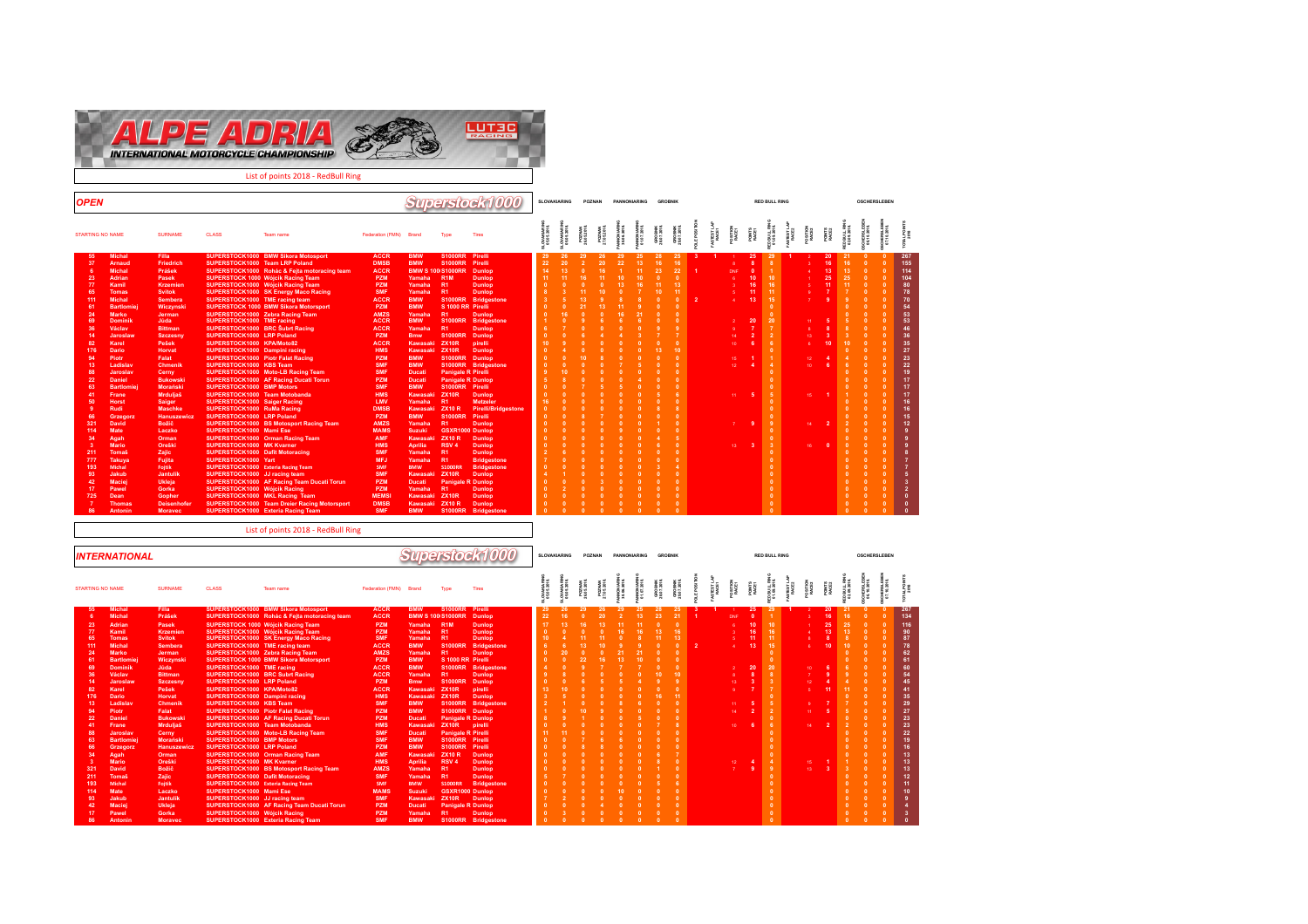

| <b>OPEN</b>             |                   |                    |                          |                                                            |                           |                          |                                 | <i><b>SBK</b></i>           |                          | SLOVAKIARING           |                             | POZNAN       | PANNONIARING                   |                         | <b>GROBNIK</b>        |                |                |                   |                  |                         | <b>RED BULL RING</b>                           |                      |                |                         |                         | <b>OSCHERSLEBEN</b>    |                          |                              |
|-------------------------|-------------------|--------------------|--------------------------|------------------------------------------------------------|---------------------------|--------------------------|---------------------------------|-----------------------------|--------------------------|------------------------|-----------------------------|--------------|--------------------------------|-------------------------|-----------------------|----------------|----------------|-------------------|------------------|-------------------------|------------------------------------------------|----------------------|----------------|-------------------------|-------------------------|------------------------|--------------------------|------------------------------|
| <b>STARTING NO NAME</b> |                   | <b>SURNAME</b>     | <b>CLASS</b>             | Team name                                                  | Federation (FMN)          | Brand                    | Type                            | Tires                       | OVAKIARIN<br>05.05.2018. | VAKIARIIN<br>05.2018.  | <b>POZMAN</b><br>26.05.2018 |              | NNO NARI<br>30.06.2018.        |                         | GROBNIK<br>28.07.2018 |                |                | STEST LA<br>RACE1 |                  |                         | ann<br>Wa                                      | STEST LA<br>RACE2    |                |                         |                         |                        | ЖÑ                       | TOTAL POINT                  |
| 95                      | Julian            | Maver              | <b>SBK</b>               | <b>Motorrad Maver</b>                                      | AMF                       | Yamaha                   | YZF-R1                          | Dunlop                      | 25                       | 25                     | 25                          | 11           | 27                             | 25                      | 27                    | 27             |                |                   | DNF              | $\Omega$                | $\Omega$                                       |                      |                | 8                       |                         | $\Omega$               | $\Omega$                 | 200                          |
| 411                     | Philipp           | Steinmavr          | <b>SBK</b>               | <b>ESA Racing</b>                                          | AMF                       | Yamaha                   | YZF-R1                          | Dunlop                      | 16                       | 13                     | 21                          | $\Omega$     | 16                             | 13                      | 24                    | 20             | $\overline{2}$ |                   | 14               | $\overline{2}$          | $\overline{4}$                                 | $\blacktriangleleft$ | $\overline{2}$ | 20                      | 21                      | $\Omega$               | $\sqrt{2}$               | 148                          |
| 98                      | Karel             | Hanika             | <b>SBK</b>               | Mercury Racing Team                                        | <b>ACCR</b>               | <b>BMW</b>               | <b>S1000RR</b>                  | <b>Bridgestone</b>          | 13                       | 21                     | 16                          | 25           | $\Omega$                       | $\Omega$                | $\Omega$              | $\Omega$       | $\mathbf{3}$   | $\mathbf{A}$      | $\overline{1}$   | 25                      | 29                                             |                      |                | 25                      | 25                      | $\Omega$               | $\sqrt{2}$               | 129                          |
| 427                     | Andreas           | Fichtenbauer       | <b>SBK</b>               | Racer4kids.at                                              | AMF                       | Yamaha                   | YZF-R1                          | Pirelli                     | 20                       | 16                     | 11                          | 10           | 23                             | 17                      | 16                    | $\sqrt{2}$     |                |                   | DNS              | $\Omega$                | $\Omega$                                       |                      | DNS            | $\Omega$                | $\Omega$                | $\Omega$               | $\sqrt{2}$               | 113                          |
| 13                      | Ville             | Valtonen           | <b>SBK</b>               | <b>Team Sensetec</b>                                       | <b>SML</b>                | Yamaha                   | YZF-R1                          | Pirelli                     | 9                        | $\mathbf{9}$           | 9                           | $\mathbf{9}$ | 13                             | 11                      | 13                    | 16             |                |                   | DNF              | $\Omega$                | $\Omega$                                       |                      |                | 10                      | 10                      | $\Omega$               | $\Omega$                 | 99                           |
| 71                      | <b>Thomas</b>     | Berghammer         | <b>SBK</b>               | <b>Team Berghammee</b>                                     | AMF                       | Suzuki                   | GSXR1000FPirelli                |                             | 6                        |                        |                             |              | $\Omega$                       | $\Omega$                | 12                    | 13             |                |                   | $\overline{ }$   | 20                      | 20                                             |                      | $\overline{z}$ | 9                       | $\mathbf{g}$            | $\Omega$               | $\sqrt{2}$               | 82                           |
| 19                      | Pawel             | <b>Szkopek</b>     | <b>SBK</b>               | Pazera Racing                                              | PZM                       | Yamaha                   | YZF-R1                          | Dunlop                      |                          |                        | $\overline{3}$              | 21           | $\overline{7}$                 | 20                      | $\mathbf{0}$          | $\sqrt{2}$     |                |                   | R.               | 11                      | 11                                             |                      |                | 11                      | 11                      | $\Omega$               | $\sqrt{2}$               | 81                           |
| 37                      | Christopher       | Kemmer             | <b>SBK</b>               | Bertl K. Racing Team                                       | AMF                       | <b>BMW</b>               | HP4                             | Pirelli                     | 11                       | 11                     | 10                          |              | $\sqrt{2}$                     |                         |                       |                |                |                   | $\mathbf{Q}$     |                         | $\overline{7}$                                 |                      | DNE            | n                       | $\sqrt{2}$              | $\sqrt{2}$             |                          | 63                           |
| 33                      | <b>Marek</b>      | <b>Szkopek</b>     | <b>SBK</b>               | <b>Wojcik Racing Team</b>                                  | PZM                       | Yamaha                   | YZF-R1                          | Dunlop                      | $\Omega$                 | 10                     | 16                          |              | $\boldsymbol{4}$               |                         | $\mathbf{0}$          | $\Omega$       |                |                   | DNF              | $\mathbf{0}$            | $\Omega$                                       |                      |                | $\overline{7}$          | $\overline{7}$          | $\Omega$               | $\sqrt{2}$               | 59                           |
| 11                      | Ireneusz          | <b>Sikora</b>      | <b>SBK</b>               | <b>BMW Sikora Motosport</b>                                | <b>PZM</b>                | <b>BMW</b>               | <b>S1000RR</b>                  | Pirelli                     | $\Omega$                 |                        |                             |              |                                |                         | g                     | 10             |                |                   | $\overline{2}$   | 9                       | 9                                              |                      | 10             | 6                       | 6                       | $\Omega$<br>$\sqrt{2}$ | $\sqrt{2}$               | 59                           |
| 45                      | Ondrej            | Ježek              | <b>SBK</b>               | <b>Mercury Racing Team</b>                                 | <b>ACCR</b>               | <b>BMW</b>               | <b>S1000RR</b>                  | <b>Bridgestone</b>          |                          |                        |                             |              | 11                             | 10<br>$\overline{a}$    |                       | $\sqrt{2}$     |                |                   | A.               | 16                      | 16                                             |                      |                | 13                      | 13                      | $\sqrt{2}$             |                          | 50                           |
| 49<br>36                | Mike              | Wohner<br>Thöni    | <b>SBK</b><br><b>SBK</b> | <b>Dunlop Racing</b>                                       | AMF<br>AMF                | <b>BMW</b><br>Aprilia    | <b>S1000RR</b>                  | Dunlop<br>Pirelli           | 5<br>$\mathbf{0}$        | $\boldsymbol{\Lambda}$ | $\Omega$                    |              |                                | $\Omega$                | $\overline{A}$<br>10  | 11             | -1             |                   | 12<br>DNF        | 4<br>$\Omega$           | $\boldsymbol{\Lambda}$<br>$\blacktriangleleft$ |                      | 15<br>11       | 5                       | 5                       | $\Omega$               | $\sqrt{2}$<br>$\sqrt{2}$ | 40<br>31                     |
| 64                      | Nico<br>Rene      | Gebetsroither      | <b>SBK</b>               | <b>Team Styria Racing</b><br><b>PSV Wels</b>               | AMF                       | <b>BMW</b>               | <b>RSV4RF</b><br><b>S1000RR</b> | Dunlop                      | $\Omega$                 |                        | $\overline{2}$              |              | $\mathbf{0}$<br>$\overline{7}$ |                         | $\overline{3}$        |                |                |                   | DNF              | $\mathbf{0}$            | $\Omega$                                       |                      | <b>DNS</b>     | o                       | $\Omega$                | $\Omega$               |                          | 30                           |
| 21                      | Hannes            | Schafzahl          | <b>SBK</b>               | Ratezi Racing Team Ziegel                                  | AMF                       | Kawasaki                 | ZX10RR                          | <b>Bridgestone, Pirelli</b> | $\Omega$                 | $\sqrt{2}$             |                             |              | 10                             |                         |                       |                |                |                   | DNS              | $\Omega$                | $\Omega$                                       |                      | 17             | $\Omega$                | $\Omega$                | $\Omega$               | $\sqrt{2}$               | 29                           |
| 56                      | <b>Thomas</b>     | Gradinger          | <b>SBK</b>               | <b>Leitwolf Racing</b>                                     | AMF                       | Honda                    | CBR1000RIPirelli                |                             | $\Omega$                 |                        | $\sqrt{2}$                  |              | $\Omega$                       |                         | $\mathbf{0}$          |                |                |                   | <b>A</b>         | 13                      | 13                                             |                      | $\mathbf{a}$   | 16                      | 16                      | $\Omega$               |                          | 29                           |
| 17                      | Pawel             | Gorka              | <b>SBK</b>               | Wójcik Racing                                              | <b>PZM</b>                | Yamaha                   | R <sub>1</sub>                  | Dunlop                      | $\Omega$                 | $\sqrt{2}$             |                             |              | 6                              | $\overline{\mathbf{3}}$ | $\mathbf{0}$          |                |                |                   | DNF              | $\mathbf{0}$            | $\Omega$                                       |                      | 12             | $\blacktriangle$        | $\overline{\mathbf{A}}$ | $\Omega$               | $\sqrt{2}$               | 27                           |
| 15                      | <b>Milos</b>      | Cihak              | <b>SBK</b>               | <b>BMW Motorrad Czech</b>                                  | <b>ACCR</b>               | <b>BMW</b>               | <b>1000RR</b>                   | Pirelli                     |                          |                        |                             |              |                                |                         |                       |                |                |                   | DNS              | $\mathbf{0}$            | $\Omega$                                       |                      | 14             | $\overline{\mathbf{2}}$ | $\overline{2}$          | $\Omega$               |                          | 25                           |
| 90                      | <b>Bartlomiei</b> | Lewandowski        | <b>SBK</b>               | <b>Team LRP Poland</b>                                     | PZM                       | <b>BMW</b>               | <b>S1000RR</b>                  | Pirelli                     |                          |                        |                             |              |                                |                         |                       | $\overline{2}$ |                |                   | $\mathbf{a}$     | 8                       | $\mathbf{a}$                                   |                      | 13             | $\overline{\mathbf{3}}$ | $\overline{\mathbf{3}}$ | $\Omega$               |                          | 23                           |
| 25                      | Matei             | Smrž               | <b>SBK</b>               | <b>Mercury Racing Team</b>                                 | <b>ACCR</b>               | <b>BMW</b>               | <b>S1000RR</b>                  | <b>Bridgestone</b>          |                          |                        |                             |              |                                |                         |                       |                |                |                   |                  |                         | $\Omega$                                       |                      |                |                         | $\Omega$                | $\sqrt{2}$             |                          | 16                           |
| 199                     | Renato            | Novosel            | <b>SBK</b>               | <b>Lutec Racing Team</b>                                   | <b>HMS</b>                | Suzuki                   | <b>GSX-R</b>                    | Dunlop                      | $\Omega$                 | $\sqrt{2}$             |                             |              | $\Omega$                       |                         |                       |                |                |                   |                  |                         | $\Omega$                                       |                      |                |                         | $\Omega$                | $\Omega$               | $\sqrt{2}$               | 15                           |
| 133                     | Vaclay            | Rumlena            | <b>SBK</b>               | <b>Halbich Motorsport</b>                                  | <b>ACCR</b>               | Yamaha                   | YZF-R1                          | Dunlop                      | $\overline{3}$           |                        |                             |              |                                |                         | $\overline{2}$        |                |                |                   | 15               |                         | $\mathbf{1}$                                   |                      | 20             | $\Omega$                | $\Omega$                | $\Omega$               |                          | 14                           |
| 210                     | David             | Ourednicek         | <b>SBK</b>               | Dafitmotoracing                                            | <b>ACCR</b>               | Yamaha                   | YZF-R1                          | Dunlop                      | $\Omega$                 |                        | 馬                           |              |                                |                         |                       |                |                |                   | 13               | $\overline{\mathbf{3}}$ | $\overline{3}$                                 |                      | 19             | $\Omega$                | $\Omega$                | $\sqrt{ }$             | $\sqrt{2}$               | 14                           |
| 63                      | Jan               | Halbich            | <b>SBK</b>               | <b>Halbich Motorsport</b>                                  | <b>ACCR</b>               | Honda                    | CBR1000RIPirelli                |                             | 11                       |                        |                             |              | n                              |                         |                       |                |                |                   |                  |                         | $\Omega$                                       |                      |                |                         | $\Omega$                | $\Omega$               |                          | 11                           |
| 81                      | Christian         | Wiezinger Mayr     | <b>SBK</b>               | <b>PSV Wels</b>                                            | AMF                       | <b>BMW</b>               | <b>S1000RR</b>                  | Dunlop                      |                          |                        |                             |              |                                |                         |                       |                |                |                   | 19               | $\mathbf{0}$            | $\Omega$                                       |                      | <b>DNS</b>     | $\Omega$                | $\Omega$                | $\Omega$               | $\sqrt{2}$               | 11                           |
| 163                     | <b>Bartlomiei</b> | <b>Moranski</b>    | <b>SBK</b>               | <b>BMP Motors</b>                                          | <b>SMF</b>                | <b>BMW</b>               | <b>S1000RR</b>                  | Pirelli                     | $\Omega$                 |                        |                             |              |                                |                         |                       |                |                |                   | R.               | 10                      | 10                                             |                      | 18             | $\mathbf{0}$            | $\Omega$                | $\mathbf{0}$           |                          | 10                           |
| 16                      | Artur             | Nielebski          | <b>SBK</b>               | <b>Wojcik Racing Team</b>                                  | <b>PZM</b>                | Yamaha                   | YZF-R1                          | Dunlop                      | $\sqrt{2}$               |                        |                             |              | n                              |                         |                       |                |                |                   | 10 <sub>10</sub> | 6                       | 6                                              |                      | 16             | $\Omega$                | $\sqrt{2}$              | $\sqrt{2}$             |                          | 6                            |
| 46                      | Wolfgang          | Gammer             | <b>SBK</b>               | <b>Heating Factory</b>                                     | AMF                       | <b>BMW</b>               | <b>S1000RR</b>                  | Dunlop                      | $\Omega$                 |                        |                             |              |                                |                         |                       |                |                |                   |                  |                         | $\Omega$                                       |                      |                |                         |                         | $\Omega$               |                          | 5                            |
| 41                      | <b>Stanislav</b>  | Polák              | <b>SBK</b>               | <b>GT2 Motorsport</b>                                      | <b>ACCR</b>               | Yamaha                   | YZF-R1                          | Pirelli                     | $\Omega$                 |                        |                             |              |                                |                         | $\mathbf{0}$          |                |                |                   | DNF              | $\mathbf{0}$            | $\Omega$                                       |                      | DNS            | $\Omega$                | $\Omega$                | $\Omega$               | $\sqrt{2}$               | 5                            |
| 645                     | Christian         | Weber              | <b>SBK</b>               | <b>MRC Wolfsberg-2Rad Dohr</b>                             | OAMTC                     | Suzuki                   | GSX-R                           | Dunlop                      | $\Omega$                 |                        |                             |              |                                |                         |                       |                |                |                   | 11               | 5                       | $\overline{5}$                                 |                      | DNF            | $\Omega$                |                         | $\Omega$               |                          | 5                            |
| 66                      | Jiri              | Broz               | <b>SBK</b>               | Montaže Brož Racing Team                                   | <b>ACCR</b>               | Yamaha                   | R <sub>1</sub>                  | Pirelli                     | $\Omega$                 |                        |                             |              |                                |                         |                       |                |                |                   |                  |                         | $\Omega$                                       |                      |                |                         | $\Omega$                | $\sqrt{2}$             |                          | $\overline{4}$               |
| 07                      | <b>Marvin</b>     | Fritz              | <b>SBK</b>               | Yart                                                       | <b>DMSB</b>               | Yamaha                   | YZF-R1                          | <b>Bridgestone</b>          | $\overline{3}$           |                        |                             |              | $\Omega$                       |                         | $\mathbf{0}$          |                |                |                   |                  |                         | $\Omega$                                       |                      |                |                         | $\Omega$                | $\Omega$               | $\sqrt{2}$               | $\overline{3}$               |
| $\overline{7}$          | Parkes            | <b>Broc</b>        | <b>SBK</b>               | Yart                                                       | MA                        | Yamaha                   | YZF-R1                          | <b>Bridgestone</b>          | $\overline{3}$           |                        |                             |              |                                |                         |                       |                |                |                   |                  |                         | $\Omega$                                       |                      |                |                         | $\Omega$                | $\Omega$               |                          | $\overline{3}$               |
| 374                     | Andreas           | Gangl              | <b>SBK</b>               | <b>Heating Factory</b>                                     | AMF                       | Kawasaki                 | <b>ZX10 R</b>                   | Dunlop                      | $\Omega$                 |                        |                             |              |                                |                         |                       |                |                |                   |                  |                         | $\Omega$                                       |                      |                |                         | $\Omega$                | $\Omega$               | $\sqrt{2}$               | $\mathbf{0}$                 |
| 224                     | Peter             | Duchyna            | <b>SBK</b>               | <b>Peter Duchyna</b>                                       | <b>SMF</b>                | <b>BMW</b>               | <b>S1000RR</b>                  | Dunlop                      | $\Omega$                 |                        | $\sqrt{2}$                  |              | $\Omega$                       |                         | $\sqrt{2}$            |                |                |                   | 17               | $\mathbf{0}$            | $\Omega$                                       |                      | 21             | $\Omega$                | $\Omega$                | $\Omega$               |                          | $\Omega$                     |
| 111                     | Jaroslaw          | Jakubowski         | <b>SBK</b>               | Danau                                                      | PZM                       | Suzuki                   | GSX-R                           | Dunlop                      |                          |                        |                             |              | n                              |                         | $\sqrt{2}$            |                |                |                   |                  |                         | $\Omega$                                       |                      |                |                         |                         | $\Omega$               | $\sqrt{2}$               | $\overline{0}$               |
| 99                      | <b>Markus</b>     | Mücke              | <b>SBK</b>               | <b>Mücke Racing</b>                                        | AMF                       | Yamaha                   | YZF-R1                          | <b>Bridgestone</b>          | $\Omega$                 |                        |                             |              |                                |                         |                       |                |                |                   |                  |                         | $\Omega$                                       |                      |                |                         | $\Omega$                | $\Omega$               |                          | $\mathbf{0}$                 |
| 82                      | <b>Mariusz</b>    | Durynek            | <b>SBK</b>               | <b>Durynek Racing Team DENS</b><br><b>Eko BMW Motorrad</b> | <b>PZM</b><br><b>BMF</b>  |                          | My Agusta F4 1000 R Pirelli     |                             | $\Omega$                 |                        | $\sqrt{2}$                  |              |                                |                         |                       |                |                |                   |                  |                         | $\Omega$                                       |                      |                |                         | $\sqrt{2}$              | $\Omega$<br>$\sqrt{2}$ | $\sqrt{2}$<br>$\sqrt{2}$ | $\mathbf{0}$<br>$\mathbf{0}$ |
| 77                      | Martin            | Choy               | <b>SBK</b>               |                                                            |                           | <b>BMW</b>               | <b>S1000RR</b>                  | <b>Bridgestone</b>          | $\Omega$                 |                        |                             |              |                                |                         |                       |                |                |                   |                  |                         | $\Omega$                                       |                      |                |                         | $\Omega$                |                        |                          |                              |
| 76                      | Richard           | <b>Balcar</b>      | <b>SBK</b><br><b>SBK</b> | <b>BMW Motorrad Czech</b>                                  | <b>ACCR</b><br><b>PZM</b> | <b>BMW</b><br><b>BMW</b> | <b>1000RR</b><br><b>S1000RR</b> | Pirelli<br>Pirelli          | $\Omega$<br>$\Omega$     | $\sqrt{2}$             |                             |              | $\Omega$                       |                         | $\sqrt{2}$            |                |                |                   |                  | $\mathbf 0$             | $\Omega$<br>$\mathbf{0}$                       |                      |                | $\Omega$                | $\Omega$                | $\Omega$<br>$\Omega$   | $\sqrt{2}$               | $\Omega$<br>$\overline{0}$   |
| 75<br>54                | Gorski            | Maciej<br>Knezovic | <b>SBK</b>               | #75 Gorski Racing<br><b>Motomaxx Racing Team</b>           | <b>SMF</b>                | Kawasaki                 | <b>ZX10 R</b>                   | Dunlop                      | $\Omega$                 |                        |                             |              |                                |                         |                       |                |                |                   | 18               |                         | $\Omega$                                       |                      | $22\,$         |                         | $\Omega$                | $\Omega$               | $\sqrt{2}$               | $\mathbf{0}$                 |
| 50                      | Jurai<br>Horst    | Saiger             | <b>SBK</b>               | <b>Saiger Racing</b>                                       | LMV                       | Yamaha                   | R <sub>1</sub>                  | Metzeler                    | $\Omega$                 |                        | $\Omega$                    |              | $\Omega$                       |                         | $\mathbf{0}$          |                |                |                   |                  |                         | $\Omega$                                       |                      |                |                         | $\Omega$                | $\Omega$               | $\Omega$                 | $\Omega$                     |
| 44                      | Marcin            | Dabrowski          | <b>SBK</b>               | Ninia-Moto Superbike Team                                  | <b>SMF</b>                | <b>BMW</b>               | <b>S1000RR</b>                  | Dunlop                      | $\Omega$                 |                        |                             |              | $\Omega$                       |                         | $\mathbf{0}$          |                |                |                   | 16               | $\Omega$                | $\Omega$                                       |                      | 23             | $\Omega$                | $\Omega$                | $\Omega$               | $\Omega$                 | $\mathbf{0}$                 |
| 6                       | Rudolf            | Maurer             | <b>SBK</b>               | <b>MAKU Racing Team</b>                                    | AMF                       | Ducati                   | Panigale                        | Pirelli                     | $\Omega$                 |                        |                             |              |                                |                         | $\mathbf{0}$          |                |                |                   | DNF              | $\mathbf 0$             | $\Omega$                                       |                      | <b>DNS</b>     | $\Omega$                | $\Omega$                | $\Omega$               | $\Omega$                 | $\Omega$                     |
| 777                     | Damian            | Oldakowski         | <b>SBK</b>               | Wóicik Racing                                              | <b>PZM</b>                | Yamaha                   | YZF-R1                          | Dunlop                      | $\Omega$                 | $\sqrt{2}$             | $\Omega$                    | $\sqrt{2}$   | $\Omega$                       | $\Omega$                | $\Omega$              | $\Omega$       |                |                   | DNS              | $\Omega$                | $\Omega$                                       |                      | <b>DNS</b>     | $\Omega$                | $\Omega$                | $\Omega$               | $\Omega$                 | $\Omega$                     |
| 34                      | Agah              | Orman              | <b>SBK</b>               | <b>Orman Racing Team</b>                                   | AMF                       | Kawasaki                 | ZX10RR                          | Dunlop                      | $\Omega$                 | $\Omega$               | $\Omega$                    | $\Omega$     | $\Omega$                       | $\Omega$                | $\Omega$              | $\Omega$       |                |                   |                  |                         | $\Omega$                                       |                      |                |                         | $\Omega$                | $\Omega$               | $\Omega$                 | $\Omega$                     |
|                         |                   |                    |                          |                                                            |                           |                          |                                 |                             |                          |                        |                             |              |                                |                         |                       |                |                |                   |                  |                         |                                                |                      |                |                         |                         |                        |                          |                              |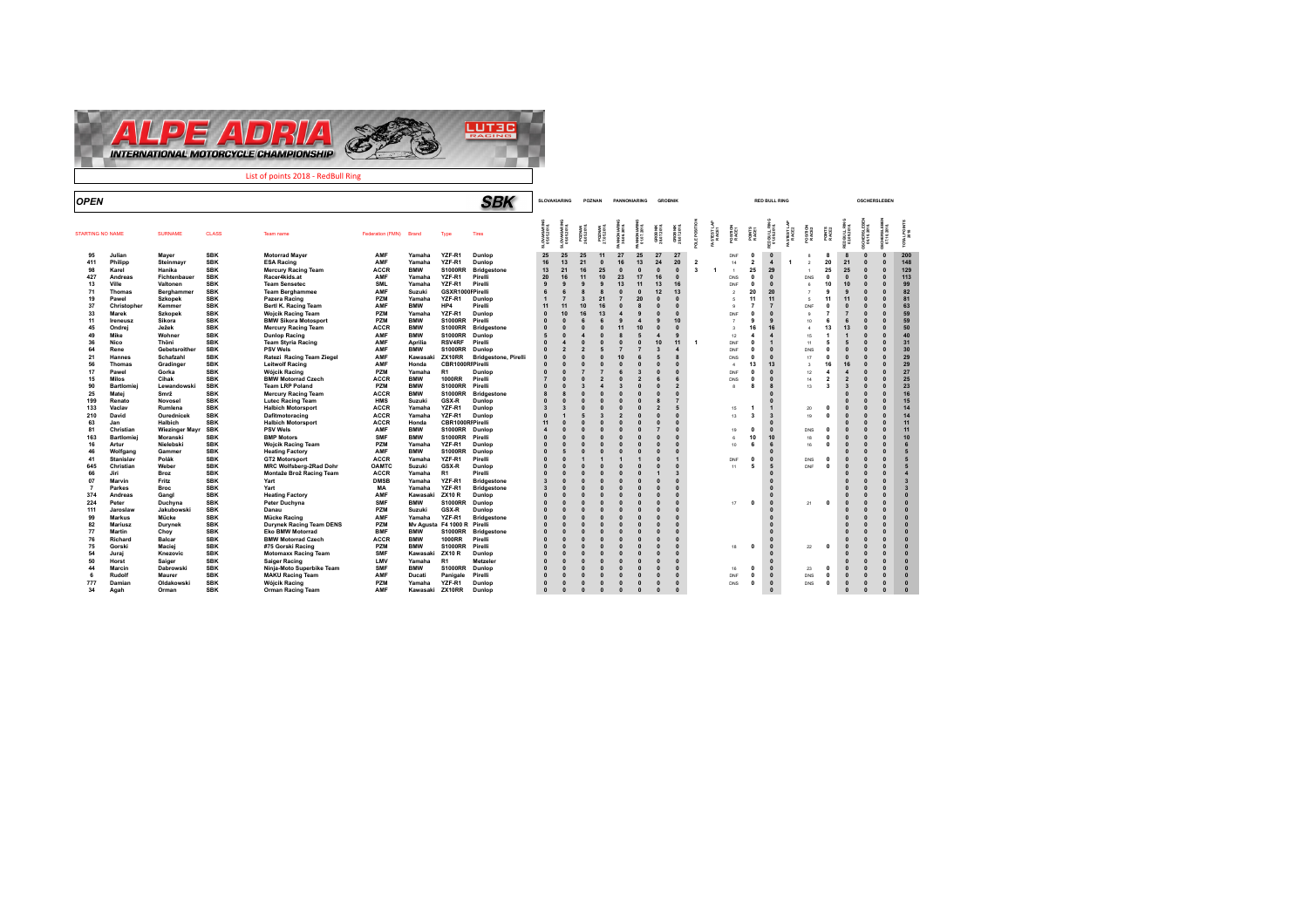

|                         | <b>INTERNATIONAL</b>     |                   |                          |                                                |                     |                      |                                 | SBK                  |                          | <b>SLOVAKIARING</b>      |                      | POZNAN                      | PANNONIARING           |                |                        | <b>GROBNIK</b>         |                       |                           |                          |                   | <b>RED BULL RING</b> |                          |                |                            |                         | <b>OSCHERSLEBEN</b> |                      |                      |
|-------------------------|--------------------------|-------------------|--------------------------|------------------------------------------------|---------------------|----------------------|---------------------------------|----------------------|--------------------------|--------------------------|----------------------|-----------------------------|------------------------|----------------|------------------------|------------------------|-----------------------|---------------------------|--------------------------|-------------------|----------------------|--------------------------|----------------|----------------------------|-------------------------|---------------------|----------------------|----------------------|
| <b>STARTING NO NAME</b> |                          | <b>SURNAME</b>    | <b>CLASS</b>             | Team name                                      | Federation (FMN)    | Brand                | Type                            | <b>Tires</b>         | OVAKIARIN<br>05.05.2018. | OVAKIARIN<br>05.05.2018. | POZWAN<br>16.05.2018 | <b>POZWAN</b><br>27.05.2018 | NNONARIN<br>30.06.2018 |                | GROBNIK<br>29.07.2018. |                        |                       | <b>ISTEST LA</b><br>RACE1 | PO SITION<br>RACE1       | POINTS<br>RACE1   | <b>BULL</b>          | <b>STEST LA</b><br>RACEZ |                | POINTS<br>RACE2            |                         |                     | 종량                   | $\frac{8}{8}$        |
| 95                      | Julian                   | Mayer             | <b>SBK</b>               | <b>Motorrad Maver</b>                          | AMF                 | Yamaha               | YZF-R1                          | Dunlop               | 25                       | 25                       | 25                   | 13                          | 27                     | 25             | 27                     | 26                     |                       |                           | DNF                      |                   | $\Omega$             |                          |                | 9                          |                         |                     | $\Omega$             | 202                  |
| 411                     | Philipp                  | Steinmavr         | <b>SBK</b>               | <b>ESA Racing</b>                              | AMF                 | Yamaha               | YZF-R1                          | Dunlop               | 18                       | 13                       | 21                   | $\Omega$                    | 16                     | 13             | 24                     | 20                     | $\overline{2}$        |                           | 14                       | $\overline{2}$    | $\overline{4}$       |                          | $\mathfrak{p}$ | 20                         | 21                      | $\Omega$            | $\Omega$             | 150                  |
| 98                      | Karel                    | Hanika            | <b>SBK</b>               | <b>Mercury Racing Team</b>                     | <b>ACCR</b>         | <b>BMW</b>           | <b>S1000RR</b>                  | <b>Bridgestone</b>   | 14                       | 21                       | 19                   | 25                          |                        |                | $\Omega$               | $\Omega$               | $\mathbf{\mathbf{R}}$ | -1                        | $\overline{\phantom{a}}$ | 25                | 29                   |                          |                | 25                         | 25                      |                     | $\Omega$             | 133                  |
| 427                     | Andreas                  | Fichtenbauer      | <b>SBK</b>               | racer4kids.at                                  | AMF                 | Yamaha               | YZF-R1                          | Pirelli              | 20                       |                          | 13                   | 11                          | 23                     | 17             | 16                     | $\Omega$               |                       |                           | DNS                      |                   | $\Omega$             |                          | <b>DNS</b>     | $\Omega$                   | $\Omega$                |                     | $\Omega$             | 116                  |
| 71                      | <b>Thomas</b>            | Berghammer        | <b>SBK</b>               | <b>Team Berghammee</b>                         | AMF                 | Suzuki               | GSXR1000FPirelli                |                      |                          |                          |                      | 10                          |                        |                |                        | 16                     |                       |                           | $\mathfrak{p}$           | 20                | 20                   |                          | <b>R</b>       | 10                         | 10                      |                     | $\Omega$             | 94                   |
| 19                      | Pawel                    | <b>Szkopek</b>    | <b>SBK</b>               | Pazera Racing                                  | PZM                 | Yamaha               | YZF-R1                          | Dunlop               | $\overline{2}$           |                          |                      | 20                          |                        |                |                        | $\Omega$               |                       |                           | κ                        | 11                | 11                   |                          | 5              | 11                         | 11                      | $\Omega$            | $\Omega$             | 83                   |
| 37                      | Christopher              | Kemmer            | <b>SBK</b>               | Bertl K. Racing Team                           | AMF                 | <b>BMW</b>           | HP4                             | Pirelli              | 13                       |                          |                      | 16                          |                        |                |                        | $\sqrt{2}$             |                       |                           |                          |                   | $\overline{7}$       |                          | DNF            | $\Omega$                   | $\mathbf 0$             |                     | $\Omega$             | 67                   |
| 11                      | Ireneusz                 | Sikora            | <b>SBK</b>               | <b>BMW Sikora Motosport</b>                    | PZM                 | <b>BMW</b>           | <b>S1000RR</b>                  | Pirelli              |                          |                          |                      |                             | 10                     |                |                        | 11                     |                       |                           | $\mathbf{z}$             | 9                 | 9                    |                          | $\Omega$       | $\overline{7}$             | $\overline{7}$          |                     | $\Omega$             | 66                   |
| 33                      | <b>Marek</b>             | <b>Szkopek</b>    | <b>SBK</b>               | <b>Wojcik Racing Team</b>                      | PZM                 | Yamaha               | YZF-R1                          | Dunlop               |                          |                          |                      | 16                          |                        |                |                        | $\Omega$               |                       |                           | DNF                      |                   | $\sqrt{2}$           |                          |                |                            | 8                       |                     | $\Omega$             | 65                   |
| 45                      | Ondrei                   | Ježek             | <b>SBK</b>               | <b>Mercury Racing Team</b>                     | <b>ACCR</b>         | <b>BMW</b>           | <b>S1000RR</b>                  | <b>Bridgestone</b>   |                          |                          |                      |                             | 13                     | 11             |                        | $\sqrt{2}$             |                       |                           | $\mathcal{R}$            | 16                | 16                   |                          | $\Delta$       | 13                         | 13                      |                     | $\Omega$             | 53                   |
| 49                      | Mike                     | Wohner            | <b>SBK</b>               | <b>Dunlop Racing</b>                           | AMF                 | <b>BMW</b>           | <b>S1000RR</b>                  | Dunlop               |                          |                          |                      | 3                           |                        |                |                        | 10                     |                       |                           | 12                       |                   | $\overline{4}$       |                          | 14             | $\overline{2}$             | $\overline{2}$          |                     | $\Omega$             | 50                   |
| 64                      | Rene                     | Gebetsroither     | <b>SBK</b>               | <b>PSV Wels</b>                                | AMF                 | <b>BMW</b>           | <b>S1000RR</b>                  | Dunlop               | $\Omega$                 |                          |                      |                             |                        |                |                        | 5                      |                       |                           | DNF                      |                   | $\Omega$             |                          | <b>DNS</b>     | $\Omega$                   | $\Omega$                |                     | $\Omega$             | 37                   |
| 36                      | Nico                     | Thöni             | <b>SBK</b>               | <b>Team Styria Racing</b>                      | AMF                 | Aprilia              | <b>RSV4RF</b>                   | Pirelli              |                          |                          |                      | $\mathbf{0}$                |                        |                | 11                     | 13                     | $\blacktriangleleft$  |                           | DNF                      |                   |                      |                          | 10             |                            | 6                       | $\sqrt{2}$          | $\Omega$             | 36                   |
| 21                      | <b>Hannes</b>            | Schafzahl         | <b>SBK</b>               | Ratezi Racing Team Ziegel                      | AMF                 | Kawasaki             | ZX10RR                          | Bridgestone, Pirelli |                          |                          |                      |                             | 11                     |                |                        | ç                      |                       |                           | <b>DNS</b>               |                   |                      |                          | 16             | $\Omega$                   | $\Omega$                |                     | $\sqrt{2}$           | 35                   |
| 17                      | Pawel                    | Gorka             | <b>SBK</b>               | <b>Wójcik Racing</b>                           | PZM                 | Yamaha               | <b>R1</b>                       | Dunlop               |                          |                          |                      | 8                           |                        | $\overline{a}$ |                        | $\Omega$               |                       |                           | DNF                      |                   | $\Omega$             |                          | 11             | 5                          | 5                       | $\Omega$            |                      | 32                   |
| 90                      | <b>Bartlomiei</b>        | Lewandowski       | <b>SBK</b>               | <b>Team LRP Poland</b>                         | PZM                 | <b>BMW</b>           | S1000RR Pirelli                 |                      | $\Omega$                 |                          |                      |                             |                        |                |                        | ß,                     |                       |                           |                          |                   | $\mathbf{a}$         |                          | 12             | $\overline{a}$             | $\overline{a}$          |                     | $\sqrt{2}$           | 29                   |
| 56                      | <b>Thomas</b>            | Gradinger         | <b>SBK</b>               | <b>Leitwolf Racing</b>                         | AMF                 | Honda                | CBR1000RIPirelli                |                      | $\sqrt{2}$               |                          |                      | $\sqrt{2}$                  |                        |                |                        | $\sqrt{2}$             |                       |                           | $\Delta$                 | 13                | 13                   |                          | $\lambda$      | 16                         | 16                      | $\sqrt{2}$          |                      | 29                   |
| 15                      | Milos                    | Cihak             | <b>SBK</b>               | <b>BMW Motorrad Czech</b>                      | <b>ACCR</b>         | <b>BMW</b>           | <b>1000RR</b>                   | Pirelli              |                          |                          |                      |                             |                        |                |                        |                        |                       |                           | DNF                      |                   | $\Omega$             |                          | 13             | $\overline{\mathbf{3}}$    | $\overline{3}$          |                     | $\sqrt{2}$           | 28                   |
| 210                     | David                    | Ourednicek        | <b>SBK</b>               | Dafitmotoracing                                | <b>ACCR</b>         | Yamaha               | YZF-R1                          | Dunlop               | $\overline{3}$           | $\overline{\phantom{a}}$ |                      | $\boldsymbol{A}$            | $\overline{3}$         |                |                        | $\Omega$               |                       |                           | 13                       | 2                 | $\overline{3}$       |                          | 18             | $\Omega$                   | $\Omega$                |                     | $\Omega$             | 22                   |
| 133                     | Vaclav                   | Rumlena           | <b>SBK</b>               | <b>Halbich Motorsport</b>                      | <b>ACCR</b>         | Yamaha               | YZF-R1                          | Dunlop               |                          |                          |                      |                             |                        |                |                        |                        |                       |                           | 15                       |                   |                      |                          | 19             | $\sqrt{2}$                 | $\Omega$                |                     | $\Omega$             | 20                   |
| 25                      | Matei                    | Smrž              | <b>SBK</b>               | <b>Mercury Racing Team</b>                     | <b>ACCR</b>         | <b>BMW</b>           | <b>S1000RR</b>                  | <b>Bridgestone</b>   |                          | c                        |                      | $\sqrt{2}$                  |                        |                |                        | $\sqrt{2}$             |                       |                           |                          |                   |                      |                          |                |                            |                         |                     | $\sqrt{2}$           | 18                   |
| 199                     | Renato                   | Novosel           | <b>SBK</b>               | <b>Lutec Racing Team</b>                       | <b>HMS</b>          | Suzuki               | GSX-R                           | Dunlop               | $\sqrt{2}$               |                          |                      |                             |                        |                |                        |                        |                       |                           |                          |                   | $\Omega$             |                          |                |                            |                         |                     | $\sqrt{2}$           | 17                   |
| 81                      | Christian                | Wiezinger Mayr    | <b>SBK</b>               | <b>PSV Wels</b>                                | AMF                 | <b>BMW</b>           | S1000RR Dunlop                  |                      | 5                        |                          |                      | $\sqrt{2}$                  |                        |                |                        | $\Omega$               |                       |                           | 19                       | $\mathbf 0$       | $\Omega$             |                          | <b>DNS</b>     | $\Omega$                   |                         | $\Omega$            | $\Omega$             | 13                   |
| 63                      | Jan                      | Halbich           | <b>SBK</b>               | <b>Halbich Motorsport</b>                      | <b>ACCR</b>         | Honda                | CBR1000RIPirelli                |                      | 11                       |                          |                      |                             |                        |                |                        | $\sqrt{2}$             |                       |                           |                          |                   | $\Omega$<br>$\Omega$ |                          |                |                            |                         |                     | $\Omega$             | 11                   |
| 41                      | <b>Stanislav</b>         | Polák             | <b>SBK</b>               | <b>GT2 Motorsport</b>                          | <b>ACCR</b>         | Yamaha               | YZF-R1                          | Pirelli              | $\Omega$                 |                          |                      | $\overline{2}$              | $\overline{2}$         |                |                        | $\overline{2}$         |                       |                           | DNF                      |                   |                      |                          | <b>DNS</b>     | $\Omega$                   | $\Omega$                | $\Omega$            | $\Omega$             | 10                   |
| 163                     | <b>Bartlomiei</b>        | Moranski          | <b>SBK</b>               | <b>BMP Motors</b>                              | <b>SMF</b>          | <b>BMW</b>           | <b>S1000RR</b>                  | Pirelli              | $\Omega$                 |                          |                      |                             |                        |                |                        | $\Omega$               |                       |                           | R.                       | 10                | 10                   |                          | 17             | $\Omega$<br>$\overline{1}$ | $\overline{\mathbf{0}}$ |                     | $\Omega$             | 10                   |
| 16                      | Artur                    | Nielebski         | <b>SBK</b>               | <b>Wojcik Racing Team</b>                      | PZM<br>AMF          | Yamaha               | YZF-R1                          | Dunlop               | $\Omega$                 |                          |                      | $\mathbf{0}$                |                        |                |                        | $\Omega$<br>$\sqrt{2}$ |                       |                           | 10                       | 6                 | 6                    |                          | 15             |                            | $\overline{1}$          | $\Omega$            | $\Omega$             | $\overline{7}$       |
| 46                      | Wolfgang                 | Gammer            | <b>SBK</b>               | <b>Heating Factory</b>                         |                     | <b>BMW</b>           | <b>S1000RR</b>                  | Dunlop               |                          |                          |                      |                             |                        |                |                        |                        |                       |                           |                          |                   | $\Omega$             |                          |                |                            |                         |                     | $\Omega$             |                      |
| 66                      | Jiri                     | Broz              | <b>SBK</b>               | Montaže Brož Racing Team                       | <b>ACCR</b>         | Yamaha               | <b>R1</b>                       | Pirelli              | $\Omega$                 |                          |                      |                             |                        |                |                        | $\Delta$               |                       |                           |                          |                   |                      |                          |                |                            |                         | $\mathbf{0}$        | $\Omega$             |                      |
| 645<br>224              | Christian<br>Peter       | Weber<br>Duchyna  | <b>SBK</b><br><b>SBK</b> | MRC Wolfsberg-2Rad Dohr                        | OAMTC<br><b>SMF</b> | Suzuki<br><b>BMW</b> | <b>GSX-R</b><br><b>S1000RR</b>  | Dunlop<br>Dunlop     |                          |                          |                      |                             |                        |                |                        | $\Omega$               |                       |                           | 11<br>17                 | 5<br>$\mathbf{0}$ | 5<br>$\Omega$        |                          | DNF<br>20      | $\Omega$<br>$\mathbf{0}$   | $\Omega$<br>$\Omega$    | $\mathbf{0}$        | $\Omega$<br>$\Omega$ | $\overline{2}$       |
|                         |                          |                   | <b>SBK</b>               | Peter Duchyna                                  | AMF                 |                      | ZX10RR                          |                      |                          |                          |                      |                             |                        |                |                        | $\sqrt{2}$             |                       |                           |                          |                   |                      |                          |                |                            |                         |                     |                      |                      |
| 34                      | Agah                     | Orman<br>Knezovic | <b>SBK</b>               | <b>Orman Racing Team</b>                       | <b>SMF</b>          | Kawasaki<br>Kawasaki |                                 | Dunlop<br>Dunlop     |                          |                          |                      |                             |                        |                |                        | $\sqrt{2}$             |                       |                           |                          |                   | $\Omega$             |                          |                |                            | $\Omega$                | $\sqrt{ }$          | $\Omega$<br>$\Omega$ | $\Omega$<br>$\Omega$ |
| 54<br>75                | Juraj<br>Gorski          | Maciei            | <b>SBK</b>               | <b>Motomaxx Racing Team</b>                    | PZM                 | <b>BMW</b>           | <b>ZX10 R</b><br><b>S1000RR</b> | Pirelli              |                          |                          |                      |                             |                        |                |                        | $\Omega$               |                       |                           |                          | $\mathbf{0}$      | $\Omega$             |                          |                | $\mathbf{0}$               | $\Omega$                |                     | $\Omega$             | $\overline{0}$       |
| 76                      | Richard                  | Balcar            | <b>SBK</b>               | #75 Gorski Racing<br><b>BMW Motorrad Czech</b> | <b>ACCR</b>         | <b>BMW</b>           | <b>1000RR</b>                   | Pirelli              |                          |                          |                      |                             |                        |                |                        | $\Omega$               |                       |                           | 18                       |                   | $\Omega$             |                          | 21             |                            |                         |                     |                      | $\Omega$             |
| 77                      |                          |                   | <b>SBK</b>               | <b>Eko BMW Motorrad</b>                        | <b>BMF</b>          | <b>BMW</b>           | <b>S1000RR</b>                  |                      |                          |                          |                      |                             |                        |                |                        | $\sqrt{2}$             |                       |                           |                          |                   |                      |                          |                |                            |                         |                     | $\Omega$             | $\overline{0}$       |
| 82                      | Martin<br><b>Mariusz</b> | Choy              | <b>SBK</b>               | <b>Durynek Racing Team DENS</b>                | PZM                 |                      | Mv Agusta F4 1000 R Pirelli     | <b>Bridgestone</b>   |                          |                          |                      |                             |                        |                |                        | $\sqrt{2}$             |                       |                           |                          |                   | $\sqrt{2}$           |                          |                |                            |                         |                     | $\Omega$             | $\Omega$             |
| 99                      | <b>Markus</b>            | Durynek<br>Mücke  | <b>SBK</b>               | Mücke Racing                                   | AMF                 | Yamaha               | YZF-R1                          | <b>Bridgestone</b>   |                          |                          |                      |                             |                        |                |                        |                        |                       |                           |                          |                   |                      |                          |                |                            |                         |                     | $\Omega$             | $\overline{0}$       |
| 111                     | Jaroslaw                 | Jakubowsk         | <b>SBK</b>               | Danau                                          | PZM                 | Suzuki               | GSX-R                           | Dunlop               | $\Omega$                 |                          |                      |                             |                        |                |                        |                        |                       |                           |                          |                   | $\Omega$             |                          |                |                            |                         |                     | $\Omega$             | $\Omega$             |
| 44                      | Marcin                   | Dabrowski         | <b>SBK</b>               | Ninja-Moto Superbike Team                      | <b>SMF</b>          | <b>BMW</b>           | <b>S1000RR</b>                  | Dunlop               |                          |                          |                      |                             |                        |                |                        | $\sqrt{2}$             |                       |                           | 16                       | $\mathbf{0}$      | $\Omega$             |                          | 22             | $\Omega$                   |                         |                     | $\Omega$             | $\overline{0}$       |
| 6                       | Rudolf                   | Maurer            | <b>SBK</b>               | <b>MAKU Racing Team</b>                        | AMF                 | Ducati               | Panigale                        | Pirelli              | $\sqrt{2}$               |                          |                      |                             |                        |                |                        | $\sqrt{2}$             |                       |                           | DNF                      | $\mathbf{0}$      | $\Omega$             |                          | DNS            | $\Omega$                   | $\overline{\mathbf{0}}$ | $\Omega$            | $\Omega$             | $\Omega$             |
| 777                     | Damian                   | Oldakowski        | <b>SBK</b>               | Wóicik Racing                                  | PZM                 | Yamaha               | YZF-R1                          | Dunlop               | $\Omega$                 |                          |                      | $\mathbf{0}$                | $\Omega$               |                |                        | $\Omega$               |                       |                           | DNS                      | $\mathbf{0}$      | $\Omega$             |                          | DNS            | $\Omega$                   | $\Omega$                |                     | $\Omega$             | $\Omega$             |
| 374                     | Andreas                  | Gangl             | <b>SBK</b>               | <b>Heating Factory</b>                         | AMF                 | Kawasaki             | <b>ZX10 R</b>                   | Dunlop               | $\Omega$                 | $\sqrt{2}$               | $\Omega$             | $\Omega$                    | $\sqrt{2}$             | $\sqrt{2}$     | n                      | $\sqrt{2}$             |                       |                           |                          |                   | $\sqrt{2}$           |                          |                |                            | $\Omega$                | $\sqrt{2}$          | $\Omega$             | $\sqrt{2}$           |
|                         |                          |                   |                          |                                                |                     |                      |                                 |                      |                          |                          |                      |                             |                        |                |                        |                        |                       |                           |                          |                   |                      |                          |                |                            |                         |                     |                      |                      |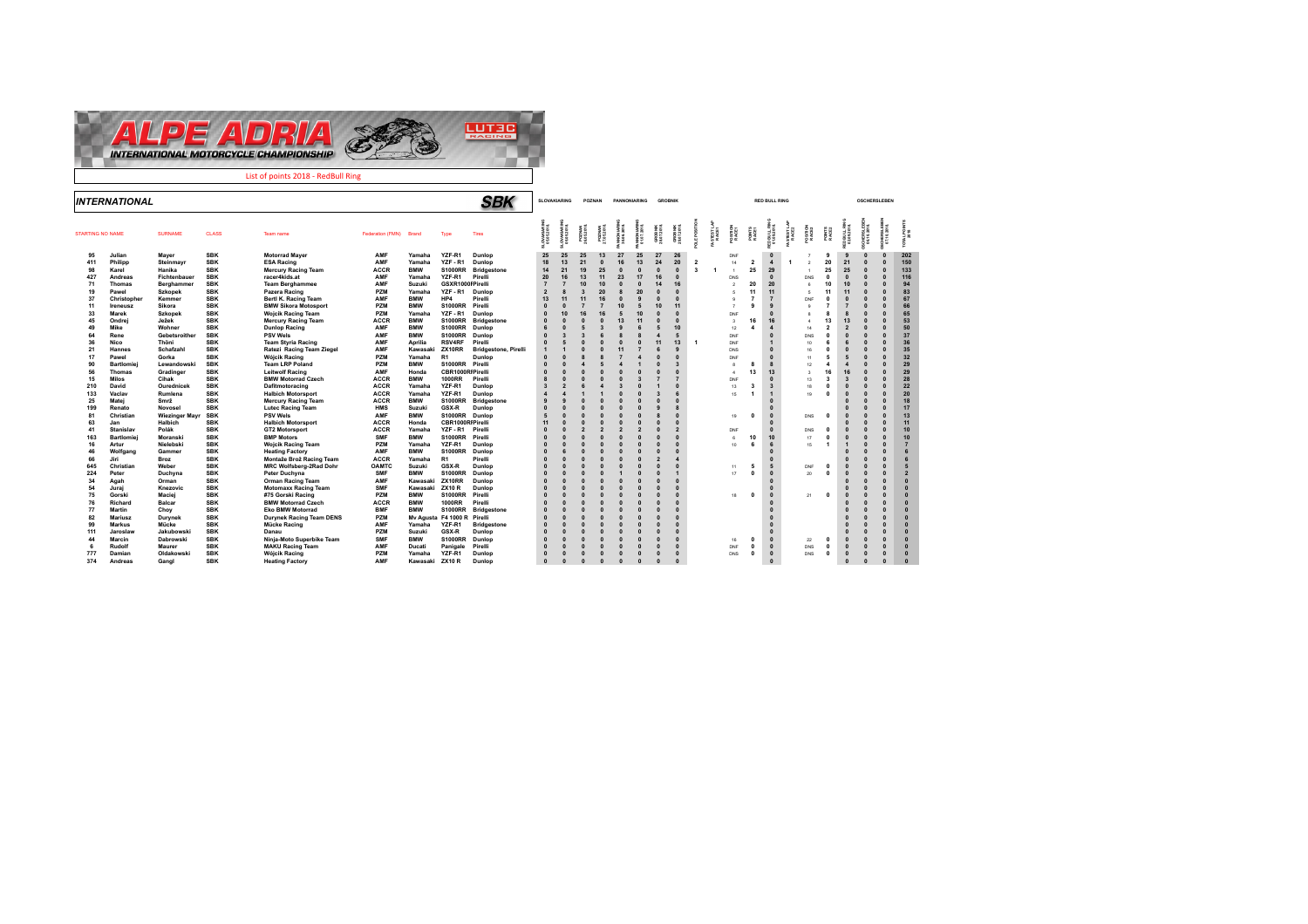

List of points 2018 - RedBull Ring

|                         | <b>OPEN</b>                |                      |                                        |                                            |                            |                 |                                   | <b>AA CUP600</b>      |          | <b>SLOVAKIARING</b>       |    | POZNAN |                 | PANNONIARING | <b>GROBNIK</b>          |                        |                |                   |                   |                 | <b>RED BULL RING</b>      |            |          |            | <b>OSCHERSLEBEN</b>  |                 |
|-------------------------|----------------------------|----------------------|----------------------------------------|--------------------------------------------|----------------------------|-----------------|-----------------------------------|-----------------------|----------|---------------------------|----|--------|-----------------|--------------|-------------------------|------------------------|----------------|-------------------|-------------------|-----------------|---------------------------|------------|----------|------------|----------------------|-----------------|
| <b>STARTING NO NAME</b> |                            | <b>SURNAME</b>       | <b>CLASS</b>                           | Team name                                  | Federation (FMN) Brand     |                 | Type                              | <b>Tires</b>          |          | O VAKIARIN<br>05.05.2018. |    |        |                 |              | GRO BNIK<br>28.07.2018. | GRO BNIK<br>29.07.2018 |                | STEST LA<br>RACE1 | POSITION<br>RACE1 | POINTS<br>RACE1 |                           |            |          |            | IERSLEB<br>.10.2018. |                 |
| 69                      | <b>Dominik</b>             | <b>Stefanowski</b>   | AA CUP 600                             | <b>Dominik Stefanowski</b>                 | <b>PZM</b>                 | <b>Suzuki</b>   | Gsxr-600 Pirelli                  |                       |          |                           | 28 | 25     | 27              | 25           | $\Omega$                | $\Omega$               |                |                   | <b>A</b>          | 13              | 13 <sup>°</sup>           |            | 25       | 25         |                      | 143             |
| 222                     | <b>Milan</b>               | Murgaš               | AA CUP 600                             | <b>Dart Racing</b>                         | <b>ACCR</b>                | Yamaha          | R <sub>6</sub>                    | Pirelll               | 29       | 26                        |    |        | 21              | 16           | $\sqrt{2}$              |                        |                |                   |                   | 16              | 16                        |            | 13       | 13         |                      | 121             |
| 88                      | Aandrzej                   | <b>Muszynski</b>     | <b>AA CUP 600</b>                      | <b>Wallrav Racing</b>                      | PZM                        | Yamaha          | R <sub>6</sub>                    | Pirelli               |          |                           |    |        |                 |              |                         |                        | -1             |                   |                   | 25              | 26                        |            | 20       | 21         |                      | 79              |
| 247                     | Jakub                      | Fulop                | AA CUP 600                             | <b>Fulop Racing</b>                        | <b>SMF</b>                 | Yamaha          | R <sub>6</sub>                    | <b>Dunlop</b>         | 22       |                           |    |        |                 | 13           |                         |                        |                |                   |                   |                 | $\Omega$                  |            |          |            |                      | 78              |
| 626                     | Amir                       | <b>Osmanovic</b>     | AA CUP 600                             | <b>Staffbull Racing Team</b>               | <b>AMF</b>                 | Yamaha          | R <sub>6</sub>                    | Pirelli               |          |                           |    |        | 13 <sup>°</sup> | 20           |                         |                        |                |                   | 10                |                 |                           |            |          |            | $\sqrt{2}$           |                 |
| 29                      | Kamil                      | <b>Mlodawski</b>     | AA CUP 600                             | <b>Triumph Racing</b>                      | <b>PZM</b>                 | <b>Triumph</b>  | <b>Daytor</b>                     | <b>Dunlop</b>         |          |                           |    |        |                 | 10           |                         |                        |                |                   | 12                |                 | $\overline{4}$            | <b>DNS</b> | $\Omega$ |            |                      | $\overline{AB}$ |
| 78                      | <b>Mateusz</b>             | Jagodzinski          | <b>AA CUP 600</b>                      | <b>EAS Racing Team</b>                     | <b>PZM</b>                 | Yamaha          | R <sub>6</sub>                    | <b>Dunlop</b>         |          |                           | 22 |        |                 |              |                         |                        |                |                   |                   |                 | $\Omega$                  |            |          |            |                      | 42              |
| 277                     | Lukas                      | <b>Hulmbauer</b>     | AA CUP 600                             | Mrc17er                                    | <b>AMF</b>                 | Yamaha          | R <sub>6</sub>                    | <b>Dunlop</b>         |          |                           |    |        |                 |              |                         |                        |                |                   |                   | 20              | 21                        |            | 16       | 16         |                      | 37              |
|                         | Pawe                       | <b>Staszko</b>       | AA CUP 600                             | 3mm racing academy                         | <b>PZM</b>                 | Yamaha          | R <sub>6</sub>                    | Pirelli               |          |                           |    |        | 10              |              |                         |                        |                |                   |                   |                 | $\Omega$                  |            |          |            |                      | 35              |
|                         | Eva                        | Palovičova           | AA CUP 600                             | <b>Dart Racing</b>                         | <b>ACCR</b>                | Yamaha          | <b>R6</b>                         | <b>Dunlop</b>         | 17       |                           |    |        |                 |              |                         |                        |                |                   |                   |                 | $\Omega$                  |            |          |            |                      | 33              |
|                         | Dušan                      | <b>Kovarik</b>       | AA CUP 600                             | <b>Aquaprofi Racing</b>                    | <b>SMF</b>                 | Honda           | <b>CBR600RR Dunlop</b>            |                       |          |                           |    |        |                 |              |                         |                        |                |                   |                   |                 | $\overline{9}$            |            | 8        |            |                      | 33              |
| 13                      | Kornel                     | Konderak             | AA CUP 600                             | <b>Preoki Racing Team</b>                  | PZM                        | Honda           | <b>CBR600RR Pirelli</b>           |                       |          |                           |    |        |                 |              |                         |                        |                |                   |                   | 11              | 11                        |            | 11       | 11         |                      | 32              |
| 15                      | <b>Stecki</b>              | <b>Marcin</b>        | AA CUP 600                             | The Other Left! Racing                     | PZM                        | Yamaha          | R <sub>6</sub>                    | <b>Bridgestone</b>    |          |                           |    |        |                 |              | $\sqrt{2}$              |                        |                |                   |                   |                 | $\Omega$                  |            |          |            |                      | 30              |
|                         | Lukas                      | <b>Nespesny</b>      | AA CUP 600                             | <b>Moto Nespesny</b>                       | <b>SMF</b>                 | <b>Triumph</b>  | <b>Davtona</b>                    | Pirelli               |          |                           |    |        |                 |              |                         |                        | 3              |                   | DNF               | - 0             | $\overline{\mathbf{3}}$   |            | 10       | 10         | $\sqrt{2}$           | 30              |
|                         | <b>Michal</b>              | Pazurkiewicz         | AA CUP 600                             | <b>CKM</b>                                 | PZM                        | Yamaha          | R <sub>6</sub>                    | <b>Dunlop</b>         |          |                           |    |        |                 |              |                         |                        |                |                   |                   |                 |                           |            |          |            |                      | 26              |
| 36                      | <b>Macie</b>               | <b>Michalek</b>      | AA CUP 600                             | <b>3MM Racing Team</b>                     | <b>PZM</b>                 | Yamaha          | <b>R6</b>                         | <b>Dunlop</b>         |          |                           |    |        |                 |              |                         |                        |                |                   |                   |                 | $\Omega$                  |            |          |            |                      | 18              |
| 33                      | Tomáš                      | Šubrt                | <b>AA CUP 600</b>                      | <b>BRC</b> Subrt racing team               | <b>ACCR</b>                | Yamaha          | YZF-R6                            | Pirelli               |          |                           |    |        |                 |              |                         |                        |                |                   |                   |                 | $\Omega$                  |            |          |            |                      | 16              |
| 55                      | <b>Nicky</b>               | Raavad               | AA CUP 600                             | <b>Raavad-Racing</b>                       | <b>DMU</b>                 | Honda           | <b>CBR600RR Pirelli</b>           |                       |          |                           |    |        |                 |              |                         |                        |                |                   |                   |                 | $\overline{7}$            |            | -9       |            |                      |                 |
|                         | Jakub                      | Jančik               | AA CUP 600                             | Automobilklub Wielkopowski                 | PZM                        | Yamaha          | <b>R6</b>                         | <b>Dunlop</b>         |          |                           |    |        |                 |              |                         |                        |                |                   |                   |                 | $\sqrt{2}$                |            |          |            |                      | 14              |
|                         | Svoboda                    | Petr                 | AA CUP 600                             | Rohač @ Fejta Moto racing team             | <b>ACCR</b>                | Yamaha          | YZF-R6                            | <b>Bridgestone</b>    |          |                           |    |        |                 |              |                         |                        |                |                   |                   | 8               |                           | 10         | -6       |            |                      |                 |
|                         | Filip                      | Gogiewicz            | <b>AA CUP 600</b>                      | <b>Eas Racing Team</b>                     | PZM                        | Yamaha          | R <sub>6</sub>                    | Pirelli               |          |                           |    |        |                 |              |                         |                        |                |                   |                   |                 |                           |            |          |            |                      | 13              |
| 127                     | <b>Maciej</b>              | Pienkowski           | <b>AA CUP 600</b>                      | <b>Rychlih Racing Team</b>                 | <b>PZM</b>                 | <b>Suzuki</b>   | GSX-R6                            | Pirelli               |          |                           |    |        |                 |              |                         |                        |                |                   |                   |                 | $\Omega$                  |            |          |            |                      | 10              |
| 38                      | <b>Stefan</b>              | <b>Sallersbeck</b>   | <b>AA CUP 600</b>                      | <b>Fritze Tuning - R6 Cup</b>              | <b>AMF</b>                 | Yamaha          | YZF-R6                            | Pirelli               |          |                           |    |        |                 |              |                         |                        |                |                   |                   | 10              | 10                        | <b>DNF</b> | $\Omega$ |            |                      | 10              |
| 24                      | <b>Macie</b>               | Wroniak              | <b>AA CUP 600</b>                      | 3 MM , Racing Academy                      | PZM                        | Yamaha          | YZF-R6                            | <b>Dunlop/Pirelli</b> |          |                           |    |        |                 |              |                         |                        |                |                   | 11                | 5               | 5                         | 12         |          |            |                      |                 |
|                         | <b>Marek</b>               | <b>Rusinek</b>       | <b>AA CUP 600</b>                      | <b>Marek Rusinek</b>                       | PZM                        | Yamaha          | R <sub>6</sub>                    | <b>Dunlop</b>         |          |                           |    |        |                 |              |                         |                        | $\overline{2}$ |                   | DNF               | $\mathbf{0}$    | $\overline{2}$            | 11         |          |            |                      |                 |
| 229                     | Pawel                      | Lukas                | <b>AA CUP 600</b>                      | <b>MotoHans</b>                            | PZM                        | Yamaha          | R <sub>6</sub>                    | <b>Dunlop</b>         |          |                           |    |        |                 |              |                         |                        |                |                   |                   |                 | $\Omega$                  |            |          |            | $\overline{ }$       |                 |
| 95                      | David                      | <b>Kurblowski</b>    | AA CUP 600                             | <b>Predki Racing Team</b>                  | <b>PZM</b>                 | Honda           | <b>CBR 600 RIPirelli</b>          |                       |          |                           |    |        |                 |              |                         |                        |                |                   | 13                | -3              | $\overline{\mathbf{3}}$   | 13         | - 3      |            |                      |                 |
| 36                      | <b>Thomas</b>              | Eder                 | <b>AA CUP 600</b>                      | <b>Fritze Tuning</b>                       | <b>AMF</b>                 | Yamaha          | R <sub>6</sub>                    | Pirelli               |          |                           |    |        |                 |              |                         |                        |                |                   |                   |                 | $\Omega$                  |            |          |            |                      | ß               |
| 261                     | <b>Jaromír</b>             | Chlup                | <b>AA CUP 600</b><br><b>AA CUP 600</b> | <b>Dafitmotoracing</b>                     | <b>ACCR</b><br><b>ACCR</b> | Yamaha          | YZF-R6<br><b>CBR600RR PirellI</b> | <b>Dunlop</b>         |          |                           |    |        |                 |              |                         |                        |                |                   |                   |                 | $\Omega$                  |            |          |            |                      |                 |
| 52<br>90                | Oliver<br><b>Bronislav</b> | Konia<br><b>Stas</b> | <b>AA CUP 600</b>                      | <b>Konig Racing</b><br><b>Amk Terlicko</b> | <b>ACCR</b>                | Honda<br>Yamaha | R <sub>6</sub>                    |                       | $\Omega$ |                           |    |        |                 |              | $\sqrt{2}$              |                        |                |                   |                   |                 | $\mathbf{0}$<br>$\bullet$ |            |          | $\sqrt{2}$ | $\sqrt{2}$           | $\sqrt{2}$      |
|                         |                            |                      |                                        |                                            |                            |                 |                                   | <b>Bridgestone</b>    | -        |                           |    |        |                 |              |                         |                        |                |                   |                   |                 |                           |            |          |            |                      |                 |



|                         | <b>INTERNATIONAL</b> |                    |              |                                |                  |                |                          | <b>AA CUP600</b>      |                               | SLOVAKIARING                          |    | POZNAN |    | PANNONIARING                | <b>GROBNIK</b>        |                       |                |                         |                   |                 | <b>RED BULL RING</b>    |                                           |                  |                 |                              | <b>OSCHERSLEBEN</b> |                               |     |
|-------------------------|----------------------|--------------------|--------------|--------------------------------|------------------|----------------|--------------------------|-----------------------|-------------------------------|---------------------------------------|----|--------|----|-----------------------------|-----------------------|-----------------------|----------------|-------------------------|-------------------|-----------------|-------------------------|-------------------------------------------|------------------|-----------------|------------------------------|---------------------|-------------------------------|-----|
| <b>STARTING NO NAME</b> |                      | <b>SURNAME</b>     | <b>CLASS</b> | Team name                      | Federation (FMN) | Brand          | Type                     | Tires                 | SLOVAKI.<br>RNG<br>15.05.2016 | <b>SLOVAKIA<br/>RNG</b><br>35.95.2918 |    |        |    | ANNONA<br>RING<br>1.07.2018 | GROBNIK<br>28.07.2018 | GROBNIK<br>29.07.2018 | POSTION        | FASTEST<br>LAP<br>RAGE1 | POSITION<br>RACE1 | POINTS<br>RACE1 |                         | មាន<br>ក្នុង អង្គ<br>ស្រុក ស្រុក<br>ស្រុក | OSITION<br>RACEZ | POINTS<br>RACE2 | RED BUL<br>RNG<br>32.09.2011 |                     | овсиет<br>Leben<br>17.10.2011 |     |
| 69                      | <b>Dominik</b>       | <b>Stefanowski</b> | AA CUP 600   | <b>Dominik Stefanowski</b>     | <b>PZM</b>       | <b>Suzuki</b>  | <b>Gsxr-600</b>          | Pirelli               |                               |                                       | 28 |        | 27 | 25                          |                       |                       |                |                         |                   | 13              | 13                      |                                           |                  | 25              | 25                           |                     |                               | 143 |
| 222                     | <b>Milan</b>         | Murgaš             | AA CUP 600   | <b>Dart Racing</b>             | <b>ACCR</b>      | Yamaha         | <b>R6</b>                | Pirelll               | 29                            | 26                                    |    |        | 21 | 16                          |                       |                       |                |                         |                   | 16              | 16                      |                                           |                  | 13              | 13                           |                     | $\sqrt{2}$                    | 121 |
| 88                      | Aandrzei             | <b>Muszynski</b>   | AA CUP 600   | <b>Wallrav Racing</b>          | <b>PZM</b>       | Yamaha         | R <sub>6</sub>           | Pirelli               |                               |                                       |    |        |    |                             |                       |                       |                |                         |                   | 25              | 26                      |                                           |                  | 20              | 21                           |                     |                               | 79  |
| 247                     | Jakub                | <b>Fulop</b>       | AA CUP 600   | <b>Fulop Racing</b>            | <b>SMF</b>       | Yamaha         | R <sub>6</sub>           | <b>Dunlop</b>         | 22                            | 20                                    |    |        |    | 13                          |                       |                       |                |                         |                   |                 |                         |                                           |                  |                 |                              |                     |                               | 78  |
| 626                     | Amir                 | Osmanovic          | AA CUP 600   | <b>Staffbull Racing Team</b>   | <b>AMF</b>       | Yamaha         | <b>R6</b>                | Pirelli               |                               |                                       |    |        | 13 | 20                          |                       |                       |                |                         |                   |                 |                         |                                           |                  |                 |                              |                     |                               |     |
| 29                      | Kamil                | <b>Mlodawski</b>   | AA CUP 600   | <b>Triumph Racing</b>          | <b>PZM</b>       | <b>Triumph</b> | <b>Davton</b>            | <b>Dunlop</b>         |                               |                                       |    |        |    | 10                          |                       |                       |                |                         | 11                | 5               | 5                       |                                           | <b>DNF</b>       |                 |                              |                     |                               | 45  |
| 78                      | <b>Mateusz</b>       | Jagodzinski        | AA CUP 600   | <b>EAS Racing Team</b>         | <b>PZM</b>       | Yamaha         | R <sub>6</sub>           | <b>Dunlop</b>         |                               |                                       | 22 |        |    |                             |                       |                       |                |                         |                   |                 |                         |                                           |                  |                 |                              |                     |                               | 42  |
| 277                     | Lukas                | Hulmbauer          | AA CUP 600   | Mrc17er                        | <b>AMF</b>       | Yamaha         | R <sub>6</sub>           | <b>Dunlop</b>         |                               |                                       |    |        |    |                             |                       |                       |                |                         |                   | 20              | 21                      |                                           |                  | 16              |                              |                     |                               | 37  |
|                         | Pawel                | <b>Staszko</b>     | AA CUP 600   | 3mm racing academy             | PZM              | Yamaha         | R <sub>6</sub>           | Pirelli               |                               |                                       |    |        | 10 |                             |                       |                       |                |                         |                   |                 |                         |                                           |                  |                 |                              |                     |                               | 35  |
|                         | Dušan                | <b>Kovarik</b>     | AA CUP 600   | <b>Aguaprofi Racing</b>        | <b>SMF</b>       | Honda          | <b>CBR600RR Dunlop</b>   |                       |                               |                                       |    |        |    |                             |                       |                       |                |                         |                   | 9               | 9                       |                                           |                  |                 |                              |                     |                               | 34  |
| 37                      | Eva                  | Palovičova         | AA CUP 600   | <b>Dart Racing</b>             | <b>ACCR</b>      | Yamaha         | R <sub>6</sub>           | <b>Dunlop</b>         |                               |                                       |    |        |    |                             |                       |                       |                |                         |                   |                 |                         |                                           |                  |                 |                              |                     | $\sqrt{2}$                    | 33  |
| 13                      | Kornel               | Konderak           | AA CUP 600   | <b>Preoki Racing Team</b>      | PZM              | Honda          | <b>CBR600RR Pirelli</b>  |                       |                               |                                       |    |        |    |                             |                       |                       |                |                         |                   | 11              | 11                      |                                           |                  | 11              |                              |                     |                               | 32  |
| 15                      | <b>Stecki</b>        | <b>Marcin</b>      | AA CUP 600   | The Other Left! Racing         | <b>PZM</b>       | Yamaha         | R <sub>6</sub>           | <b>Bridgestone</b>    |                               |                                       |    |        |    |                             |                       |                       |                |                         |                   |                 |                         |                                           |                  |                 |                              |                     | $\sqrt{2}$                    | 30  |
| 89                      | Lukas                | <b>Nespesny</b>    | AA CUP 600   | <b>Moto Nespesny</b>           | <b>SMF</b>       | Triumph        | <b>Davton</b>            | Pirelli               |                               |                                       |    |        |    |                             |                       |                       | -3             |                         | <b>DNF</b>        | $\Omega$        | $\overline{\mathbf{3}}$ |                                           |                  | 10              |                              |                     |                               | 30  |
|                         | <b>Michal</b>        | Pazurkiewicz       | AA CUP 600   | <b>CKM</b>                     | PZM              | Yamaha         | R <sub>6</sub>           | <b>Dunlop</b>         |                               |                                       |    |        |    |                             |                       |                       |                |                         |                   |                 |                         |                                           |                  |                 |                              |                     | $\mathbf{a}$                  | 26  |
| 36                      | <b>Maciei</b>        | <b>Michalek</b>    | AA CUP 600   | <b>3MM Racing Team</b>         | PZM              | Yamaha         | R <sub>6</sub>           | <b>Dunlop</b>         |                               |                                       |    |        |    |                             |                       |                       |                |                         |                   |                 |                         |                                           |                  |                 |                              |                     |                               | 18  |
| 33                      | Tomáš                | Šubrt              | AA CUP 600   | <b>BRC Subrt racing team</b>   | <b>ACCR</b>      | Yamaha         | YZF-R6                   | Pirelli               |                               |                                       |    |        |    |                             |                       |                       |                |                         |                   |                 |                         |                                           |                  |                 |                              |                     |                               | 16  |
|                         | Svoboda              | Petr               | AA CUP 600   | Rohač @ Fejta Moto racing team | <b>ACCR</b>      | Yamaha         | YZF-R                    | <b>Bridgestone</b>    |                               |                                       |    |        |    |                             |                       |                       |                |                         |                   | 8               | 8                       |                                           | ٠                |                 |                              |                     | $\sqrt{2}$                    | 15  |
| 96                      | Jakub                | Jančik             | AA CUP 600   | Automobilklub Wielkopowski     | <b>PZM</b>       | Yamaha         | R <sub>6</sub>           | <b>Dunlop</b>         |                               |                                       |    |        |    |                             |                       |                       |                |                         |                   |                 |                         |                                           |                  |                 |                              |                     |                               | 14  |
| 47                      | Filip                | Gogiewicz          | AA CUP 600   | <b>Eas Racing Team</b>         | <b>PZM</b>       | Yamaha         | R <sub>6</sub>           | Pirelli               |                               |                                       |    |        |    |                             |                       |                       |                |                         |                   |                 |                         |                                           |                  |                 |                              |                     |                               | 13  |
| 24                      | <b>Maciei</b>        | Wroniak            | AA CUP 600   | 3 MM .Racing Academy           | PZM              | Yamaha         | YZF-R6                   | <b>Dunlop/Pirelli</b> |                               |                                       |    |        |    |                             |                       |                       |                |                         | 10                | 6.              | 6                       |                                           | 11               | -5              |                              |                     |                               | 11  |
| 127                     | <b>Maciei</b>        | Pienkowski         | AA CUP 600   | <b>Rychlih Racing Team</b>     | PZM              | <b>Suzuki</b>  | <b>GSX-R</b>             | Pirelli               |                               |                                       |    |        |    |                             |                       |                       |                |                         |                   |                 |                         |                                           |                  |                 |                              |                     | $\sqrt{2}$                    | 10  |
| 38                      | <b>Stefan</b>        | <b>Sallersbeck</b> | AA CUP 600   | <b>Fritze Tuning - R6 Cup</b>  | <b>AMF</b>       | Yamaha         | YZF-R6                   | Pirelli               |                               |                                       |    |        |    |                             |                       |                       |                |                         |                   | 10              | 10                      |                                           | <b>DNF</b>       |                 |                              |                     |                               | 10  |
| 81                      | <b>Marek</b>         | <b>Rusinek</b>     | AA CUP 600   | <b>Marek Rusinek</b>           | PZM              | Yamaha         | R <sub>6</sub>           | <b>Dunlop</b>         |                               |                                       |    |        |    |                             |                       |                       | $\overline{ }$ |                         | <b>DNF</b>        | $\Omega$        | $\overline{2}$          |                                           | 10               | -6              |                              |                     |                               |     |
| 95                      | <b>David</b>         | <b>Kurblowski</b>  | AA CUP 600   | <b>Predki Racing Team</b>      | <b>PZM</b>       | Honda          | <b>CBR 600 RiPirelli</b> |                       |                               |                                       |    |        |    |                             |                       |                       |                |                         | 12                |                 |                         |                                           | 12               |                 |                              |                     |                               |     |
| 229                     | Pawel                | Lukas              | AA CUP 600   | <b>MotoHans</b>                | <b>PZM</b>       | Yamaha         | R <sub>6</sub>           | <b>Dunlop</b>         |                               |                                       |    |        |    |                             |                       |                       |                |                         |                   |                 |                         |                                           |                  |                 |                              |                     |                               |     |
| 36                      | <b>Thomas</b>        | Eder               | AA CUP 600   | <b>Fritze Tuning</b>           | <b>AMF</b>       | Yamaha         | <b>R6</b>                | Pirelli               |                               |                                       |    |        |    |                             |                       |                       |                |                         |                   |                 |                         |                                           |                  |                 |                              |                     |                               |     |
| 261                     | Jaromír              | Chlup              | AA CUP 600   | <b>Dafitmotoracing</b>         | <b>ACCR</b>      | Yamaha         | YZF-R6                   | <b>Dunlop</b>         |                               |                                       |    |        |    |                             |                       |                       |                |                         |                   |                 |                         |                                           |                  |                 |                              |                     |                               |     |
| 52                      | <b>Oliver</b>        | Konia              | AA CUP 600   | <b>Konig Racing</b>            | <b>ACCR</b>      | Honda          | <b>CBR600RR Pirelll</b>  |                       |                               |                                       |    |        |    |                             |                       |                       |                |                         |                   |                 |                         |                                           |                  |                 |                              |                     |                               |     |
| 55                      | <b>Nicky</b>         | Raavad             | AA CUP 600   | <b>Raavad-Racing</b>           | <b>DMU</b>       | Honda          | <b>CBR600RR Pirelli</b>  |                       |                               |                                       |    |        |    |                             |                       |                       |                |                         |                   |                 |                         |                                           |                  |                 |                              |                     |                               |     |
| ۹n                      | <b>Bronislay</b>     | <b>Stas</b>        | AA CUP 600   | <b>Amk Terlicko</b>            | <b>ACCR</b>      | Yamaha         | <b>R6</b>                | <b>Bridgestone</b>    |                               |                                       |    |        |    |                             |                       |                       |                |                         |                   |                 |                         |                                           |                  |                 |                              |                     |                               |     |